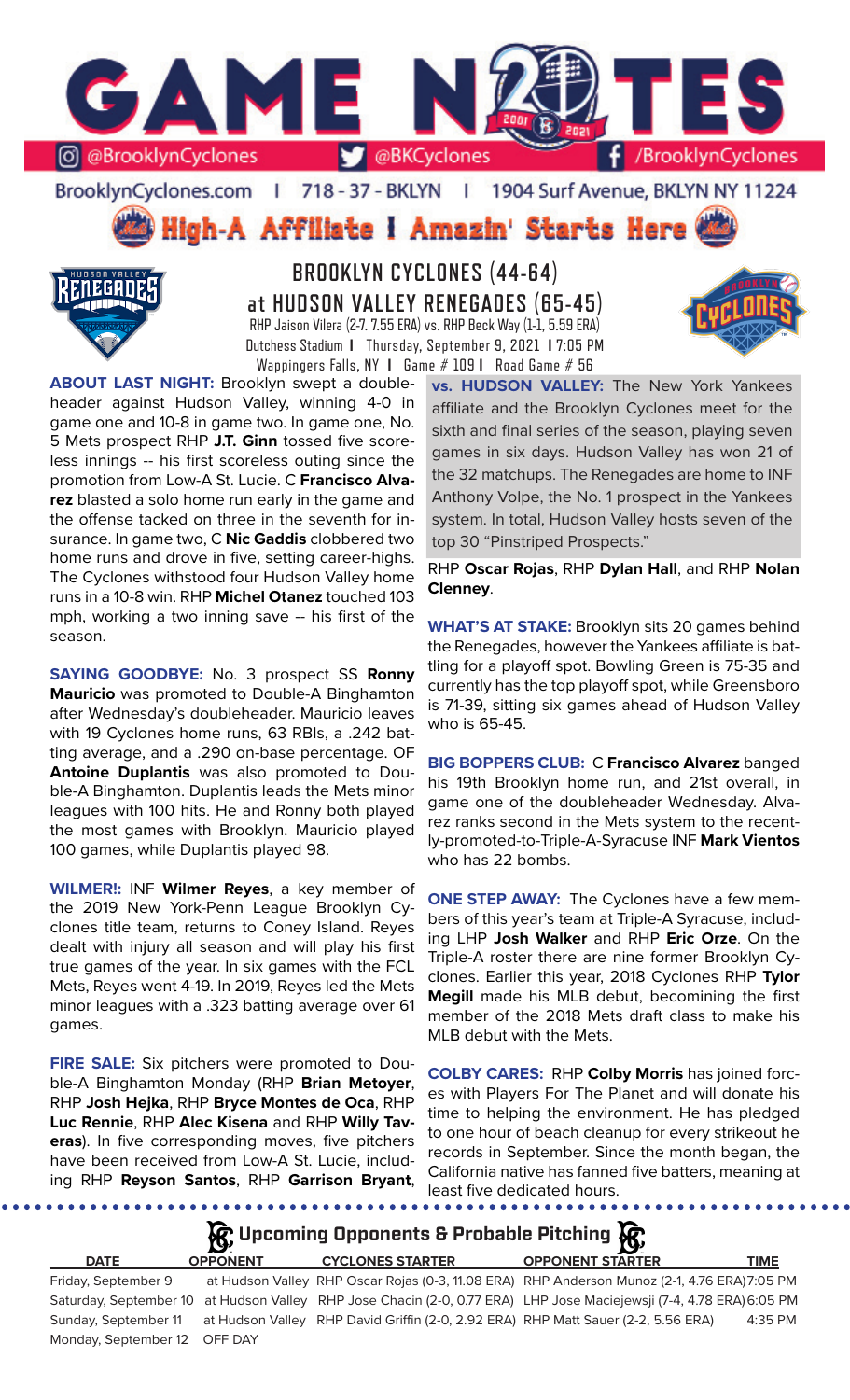| <b>SEPTEMBER 9 AT HUDSON VALLEY</b> | <b>STARTING PITCHER</b>                                       |                      | <b>PAGE 2</b> |
|-------------------------------------|---------------------------------------------------------------|----------------------|---------------|
|                                     | # 39                                                          | <b>JAISON VILERA</b> | RHP           |
|                                     | Height: 6-0                                                   | Weight: 188          |               |
|                                     | <b>Bats: Right</b>                                            | <b>Throws: Right</b> |               |
|                                     | Date of Birth: June 19, 1997                                  | Age: 24              |               |
|                                     | Hometown: Caracas, Venezuela                                  |                      |               |
|                                     | How Obtained: Signed as an international free agent, 11/10/15 |                      |               |

**LAST TIME OUT:** Vilera lasted just 3 1/3 innings for the second consecutive start, allowing four walks, a season high.

SAT NEW LINE

**vs HV:** Over five starts against the Yankees affiliate, Vilera & has allowed seven home runs in 23.1 innings, striking out 19  $\frac{8}{36}$ and walking eight. He has an opponents batting average of .290.

**STARTS WITH HOME RUN:** Vilera has a 9.82 ERA (52 % earned runs in 47.2 innings) in games where he gives up a  $\frac{6}{6}$ home run.

**STARTS WITHOUT HOME RUN:** Vilera has a 3.14 ERA (10 earned runs in 28.2 innings) in games where he does not give up a home run.

**HOME RUN HAPPY:** Vilera has surrendered 21 home runs this season which a career-high total of home runs in just 73 innings. In fact, prior to this season, Vilera had allowed 12 home runs over the first four years of his career (2016-2019).

**WELCOME BACK:** Vilera puts on a Cyclones uniform for the third season as a pro. The right hander spent 2018 and parts of 2019 with the Cyclones. With Brooklyn in 2018, he was named a Baseball America Short-Season All-Star and a New York-Penn League Mid-Season All-Star.

**FREQUENT FLYER:** Pitched for four different Mets affiliates in 2019...Started the year with Columbia (A) and made four outings...Threw a long relief outing for St. Lucie (A+) piggybacking behind Ervin Santana before joining Brooklyn in June...Made a spot start for Binghamton (AA) on June 26, 2019.

**NYPL STUD:** Turned in an immaculate 2018 campaign with the Cyclones, earning an NYPL All-Star and *Baseball America* Short-Season All-Star nods with a league-leading 1.83 earned run average...Fanned 78 in 73.2 innings, allowing three earned runs or fewer in 12 of 13 starts.

**CARACAS KID:** Hails from the capital and largest city in Venezuela...A city of more than 1.9 million people.

|      | 2021 GAME-BY-GAME                |            |                                         |                          |                |                |                |                |                       |            |
|------|----------------------------------|------------|-----------------------------------------|--------------------------|----------------|----------------|----------------|----------------|-----------------------|------------|
|      |                                  |            |                                         | <b>Brooklyn Cyclones</b> |                |                |                |                |                       |            |
| DATE | <b>OPP</b>                       | <b>DEC</b> | IP                                      | н                        | R              | ER             | <b>BB</b>      | ĸ              | HR                    | <b>AVG</b> |
| 8/29 | <b>ABD</b>                       | L          | 31                                      | 5                        | 3              | 3              | $\overline{4}$ | 4              | 1                     | .304       |
| 8/24 | <b>ABD</b>                       |            | 31                                      | 8                        | 6              | 6              | 1              | 4              | 1                     | .301       |
| 8/17 | @HV                              |            | 5.0                                     | 5                        | $\overline{2}$ | $\overline{2}$ | 1              | 5              | 1                     | .292       |
| 8/10 | @ WIL                            |            | 3.0                                     | $\Omega$                 | $\overline{O}$ | $\Omega$       | 1              | $\overline{2}$ | $\mathbf 0$           | .295       |
| 8/3  | HV                               | L          | 5.2                                     | 6                        | 2              | 1              | 1              | 6              | $\mathbf 0$           | .305       |
| 7/27 | $@$ JS                           |            | 4.2                                     | 7                        | 5              | 5              | 0              | 3              | 1                     | .311       |
| 7/20 | <b>WIL</b>                       | W          | 5.0                                     | 6                        | 4              | 4              | $\overline{2}$ | 3              | $\mathbf 0$           | .307       |
| 7/13 | <b>JS</b>                        |            | 5.0                                     | 3                        | 0              | O              | 1              | 3              | $\mathbf 0$           | .305       |
| 7/6  | @HV                              |            | 4.0                                     | 8                        | 5              | 5              | 1              | $\overline{2}$ | 3                     | .317       |
| 6/30 | @ ABD                            | W          | 5.0                                     | 5                        | 3              | 3              | 1              | 1              | $\mathbf 0$           | .303       |
| 6/22 | <b>JS</b>                        | L          | 2.2                                     | 7                        | $\overline{7}$ | $\overline{7}$ | 3              | 2              | $\overline{2}$        | .310       |
| 6/16 | @ WIL                            |            | 5.0                                     | 4                        | $\overline{2}$ | $\overline{2}$ | 1              | $\overline{2}$ | $\circ$               | .288       |
| 6/11 | HV                               | L          | 3.2                                     | 7                        | $\overline{7}$ | 6              | 3              | 3              | $\overline{2}$        | .304       |
| 6/4  | $@$ JS                           |            | 4.2                                     | 5                        | 4              | 4              | O              | 7              | 4                     | .290       |
| 5/27 | <b>ABD</b>                       | L          | 4.1                                     | 6                        | 5              | 3              | 3              | 5              | 1                     | .301       |
| 5/20 | HV                               | L          | 5.0                                     | 3                        | 3              | $\overline{2}$ | $\overline{2}$ | 3              | 1                     | .296       |
| 5/15 | @GVL                             |            | 4.0                                     | 4                        | 4              | 4              | $\mathbf 0$    | $\overline{7}$ | $\overline{2}$        | .371       |
| 5/7  | @ASH                             | L          | 3.0                                     | 9                        | 9              | $\overline{7}$ | 3              | 3              | $\overline{2}$        | .500       |
|      | K%                               |            |                                         |                          | BB%            |                |                |                | <b>HR/9</b>           |            |
|      |                                  |            |                                         |                          |                |                |                |                |                       |            |
|      | 17.9%                            |            |                                         |                          | 7.1%           |                |                |                | 2.47                  |            |
|      | <b>BABIP</b>                     |            |                                         |                          | GB%            |                |                |                | <b>FIP</b>            |            |
|      | .319                             |            |                                         |                          | 44.6%          |                |                |                | 6.91                  |            |
|      |                                  |            | <b>VILERA'S SEASON AND CAREER HIGHS</b> |                          |                |                |                |                |                       |            |
|      | 2021 Season                      |            |                                         |                          |                |                |                |                | Career                |            |
|      | $7/2v$ $C/A$ at larger $C$ bara) |            |                                         |                          | Chaileannach   |                |                |                | $0.12y E11121 + A10h$ |            |

| zuzi Season                 |                              | career                      |
|-----------------------------|------------------------------|-----------------------------|
| 7 (2x, 6/4 at Jersey Shore) | <b>Strikeouts</b>            | 9 (3x, 5/4/21 at Asheville) |
| None                        | <b>Double Digit K Games</b>  | None                        |
| 9 (5/7 at Asheville)        | <b>High Hits, Game</b>       | 9 (5/4/21 at Asheville)     |
| 4 (6/4 at Jersey Shore)     | High HR, Game                | 4 (6/4/21 at Jersey Shore)  |
| 9 (5/7 at Asheville)        | <b>High Runs, Game</b>       | 9 (5/4/21 at Asheville)     |
| 4 (8/29 vs. Aberdeen)       | <b>High Walks, Game</b>      | 4 (8x, 8/29 vs. Aberdeen)   |
| 5 (5/20 vs. Aberdeen)       | <b>Innings Pitched, Game</b> | 7 (8x, 8/20/18 at Tri-City) |
| None                        | <b>Complete Games</b>        | 7/17/17 v. GCL Nats (7 IP)  |
| None                        | <b>Shutouts</b>              | 7/17/17 v. GCL Nats (7 IP)  |

|                  |                | <b>CATCHER ERA</b>                                    |            |      |         |
|------------------|----------------|-------------------------------------------------------|------------|------|---------|
| <b>NAME</b>      | G              | ER                                                    | <b>INN</b> |      | ERA     |
| Alvarez          | 44             | 204                                                   | 340.2      |      | 5.39    |
| Campos           | 5              | 11                                                    | 36         |      | 2.75    |
| Gaddis           | 8              | 25                                                    | 68         |      | 3.31    |
| Mena             | 22             | 77                                                    | 164        |      | 4.23    |
| Senger           | 9              | 44                                                    | 81         |      | 4.89    |
| Uriarte          | 21             | 82                                                    | 159.1      |      | 4.63    |
|                  |                | <b>CYCLONES STARTING PITCHER BREAKDOWN</b>            |            |      |         |
| <b>STARTER</b>   |                | <b>GS Quality StartsRun SupportRS/Start BC Record</b> |            |      |         |
| Butto, Jose      | 10             | 1                                                     | 41         | 4.1  | $4-6$   |
| Bryant, Garrison | 1              | 0                                                     | 10         | 10.0 | $1 - 0$ |
| Chacin, Jose     | $\overline{2}$ | 1                                                     | 10         | 5.0  | $2 - 0$ |
| Ginn, J.T.       | 8              | 1                                                     | 29         | 3.6  | $3 - 5$ |
| Grey, Connor     | 4              | 1                                                     | 21         | 5.2  | $3-1$   |
| Griffin, David   | 5              | $\overline{2}$                                        | 25         | 5.0  | $2 - 3$ |
| Kisena, Alec     | 16             | 1                                                     | 81         | 5.1  | $6-10$  |
| Lasko, Justin    | 11             | 6                                                     | 44         | 4.0  | $4 - 7$ |
| Morris, Colby    | 1              | 0                                                     | 4          | 4.0  | $O-1$   |
| Opp, Cam         | 13             | 1                                                     | 46         | 3.5  | $4-9$   |
| Parsons, Hunter  | 1              | 0                                                     | 5          | 5.0  | $1 - 0$ |
| Rennie, Luc      | 7              | 0                                                     | 23         | 3.3  | $3-4$   |
| Rojas, Oscar     | 4              | 0                                                     | 21         | 5.3  | $1-3$   |
| Syndergaard      | 1              | 0                                                     | 5          | 5.0  | $O-1$   |
| Vilera, Jaison   | 18             | 0                                                     | 92         | 5.1  | $6-12$  |
| Walker, Josh     | 4              | 1                                                     | 27         | 6.8  | $3-1$   |

| ' BROOKLYN CYCLONES PITCHING BREAKDOWN . |                                                   |  |  |  |  |  |  |  |  |                          |                                                   |                                              |  |  |  |  |  |
|------------------------------------------|---------------------------------------------------|--|--|--|--|--|--|--|--|--------------------------|---------------------------------------------------|----------------------------------------------|--|--|--|--|--|
|                                          | W-L                                               |  |  |  |  |  |  |  |  | ERA IP HR ER BB K HR AVG |                                                   | W-L ERA IP H R ER BB K HR AVG                |  |  |  |  |  |
| <b>STARTERS</b>                          |                                                   |  |  |  |  |  |  |  |  |                          | 20-42 5.04 489.1 494 303 274 169 489 68 .259 HOME | 27-26 3.65 468.0400 218 190 183 500 32 .230  |  |  |  |  |  |
| <b>RELIEVERS</b>                         | 24-22 3.93 419.1 360 221 183 217 481 27 .230 ROAD |  |  |  |  |  |  |  |  |                          |                                                   | 17-38 5.45 440.2 454 306 267 203 470 63 .263 |  |  |  |  |  |
| TOTAL                                    |                                                   |  |  |  |  |  |  |  |  |                          | 44-64 4.48 908.2854 524 452 386 970 95 .246 TOTAL | 44-64 4.48 908.2854 524 452 386 970 95 .246  |  |  |  |  |  |

### **BULLPEN NOTES**

-RHP Nolan Clenney worked two scoreless innings in his Brooklyn debut on Tuesday, striking out the side in his first inning. -RHP Luis Montas has allowed six runs over his first two appearances, lasting one inning each.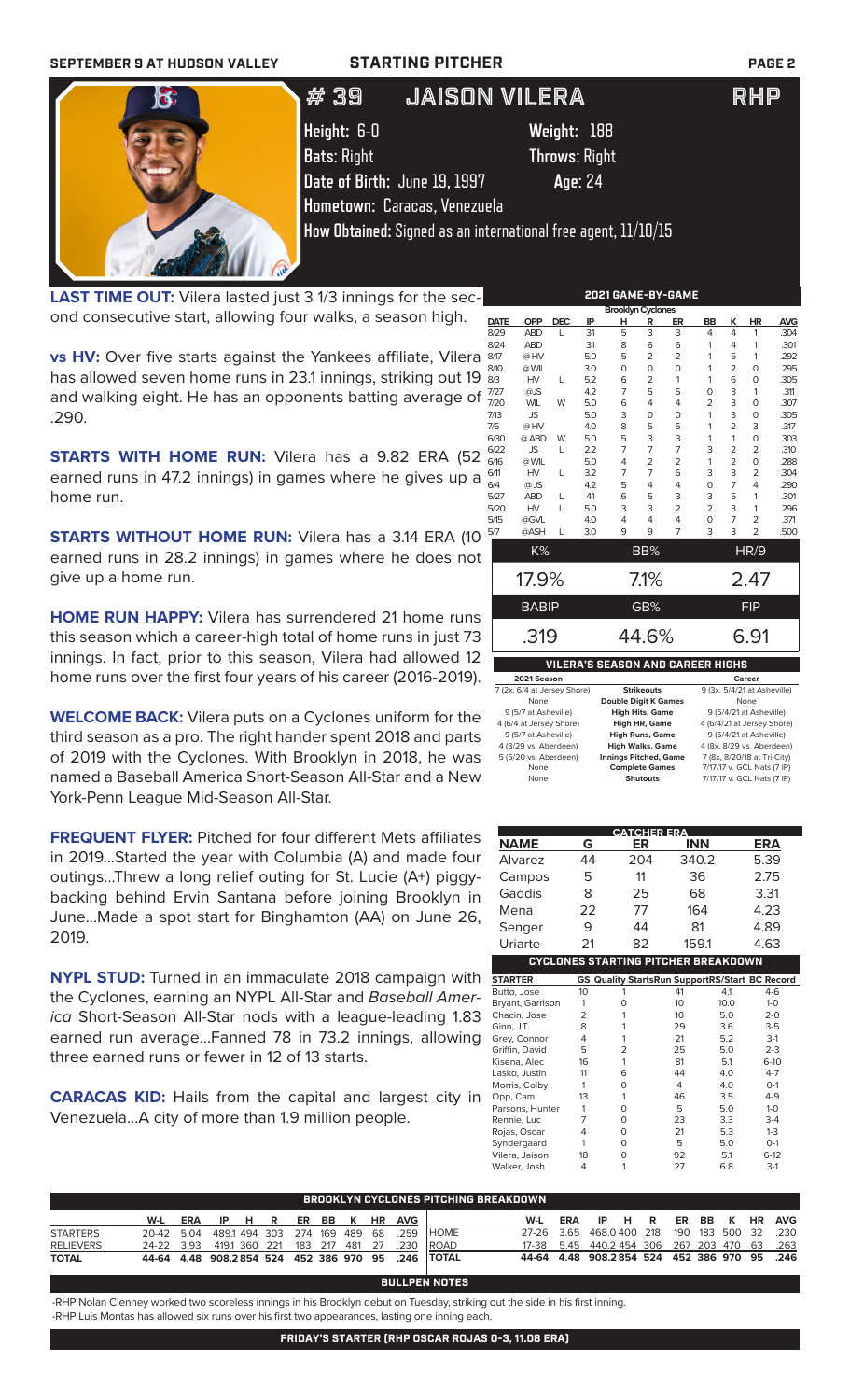**# 30 FRANCISCO ALVAREZ - C .246, 19 HR, 55 RBI, .369 wOBA, wRC+ 127**

**BATTING PAGES BATTING PAGE 3** 

|  | 246. 19 HR. 55 RBI. .369 WOBA. WRC+ 127 |  |
|--|-----------------------------------------|--|

| <b>Last Game: 2-4, HR, RBI, R (G1)</b> |
|----------------------------------------|
| <b>RISP:</b> 20-75 (.267)              |
| <b>Streak: 3 G (5-11)</b>              |

**Last HR:** 9/8 at Hudson Valley G1 **Season High, Hits:** 3 (3x, 8/10 at WIL) **Road:** 39-128 (.305) **Multi-Hit Games:** 16 (9/8 at Hudson Valley G1) **Season High, Runs:** 3 (3x, 7/6 at HVI) **RISP:** 20-75 (.267) **Road:** 39-128 (.305) **Multi-Hit Games:** 16 (9/8 at Hudson Valley G1) **Season High, Runs:** 3 (3x, 7/6 at HV) **Multi-RBI Games:** 17 (9/8 at Hudson Valley G1)

**Season High, RBI:**  $4$  (2x, 8/10 at WIL)<br>**Season High, RBI:**  $4$  (2x, 8/10 at WIL)<br>**Season High, SB:** 1 (6x, 9/7 at HV)

- Enters his fourth year in the Mets organization...Called up from Low-A St. Lucie on Monday, May 24...19 years old, turning 20 on November 19 • Ranks as the No. 1 prospect in the Mets system according to both *MLB Pipeline* and *Baseball America*...Ranked as the No. 10 prospect in Minor League Baseball.
- Hit .417 (20-48) with five doubles, two home runs, and 12 RBIs in 15 games with St. Lucie...Struck out seven times and walked 15...went 2-for-4 in stolen bases
- Non-roster invitee to Mets Spring Training...Signed with NYM as NDFA on July 2, 2018

|         | l#9    ZACH ASHFORD - OF .        |                            |                                                   | .232, 1 HR, 15 RBI, .290 wOBA, wRC+ 76        |
|---------|-----------------------------------|----------------------------|---------------------------------------------------|-----------------------------------------------|
|         | <b>Last Game:</b> $0-2$ , $R(G1)$ | <b>Home: 23-102 (.225)</b> | Last HR: 5/23 vs. Hudson Valley                   | <b>Season High, Hits: 2 (7x, 8/8 vs. HV)</b>  |
|         | <b>RISP:</b> 16-53 (.302)         | <b>Road: 21-88 (.239)</b>  | <b>Multi-Hit Games:</b> 8 (8/20 at Hudson Valley) | <b>Season High, Runs: 2 (6/6 at JS)</b>       |
| Streak: |                                   | vs. HV: 18-69 (.261)       | <b>Multi-RBI Games: 3 (7/24 vs. Wilmington)</b>   | <b>Season High, RBI:</b> 2 (3x, 7/24 vs. WIL) |
|         |                                   |                            |                                                   | <b>Season High, SB:</b> $1(3x, 7/7$ at $HV$ ) |

- Enters his third year in the Mets organization...Called up from Low-A St. Lucie on Saturday, May 22
- Hit .340 (17-50) in 14 games with the St. Lucie Mets in 2021, collecting three doubles and six walks with a stolen base
- Spent his first few games as a pro with Brooklyn in 2019, hitting .136 in 16 games before being sent to the GCL Mets (37 G, .295/2/23/.413)
- Drafted by the Mets out of Fresno State in the 6th round of the 2019 MLB Draft<br>• 11 CODY BOHANEK INF **# 11 CODY BOHANEK - INF .181, 6 HR, 19 RBI, .306 wOBA, wRC+ 86 Last Game:** 0-2, BB, R **Home:** 17-90 (.189) **Last HR:** 8/29 vs. Aberdeen **Season High, Hits:** 3 (5/5 at Asheville) **RISP:** 4-46 (.109) **Road:** 14-86 (.163) **Multi-Hit Games:** 4 (6/27 vs. Jersey Shore) **Season High, Runs:** 2 (3x, 9/3 vs. WIL) **Streak: vs. HV:** 4-46 (.087) **Multi-RBI Games:** 3 (7/15 vs. Jersey Shore) **Seaon High, RBI:** 2 (4x, 8/26 vs. ABD) **Season High, SB:** 1 (3x, 9/5 vs. WIL)
- Enters his third year in the Mets organization and his fifth as a professional...Traded from Houston to the Mets in January of 2019 along with 3B J.D. Davis in exchange for OF Ross Adolph, INF Luis Santana, and C Scott Manea
- Returns from Triple-A Syracuse 5/12-6/8, 6/24, 8/6-8/25: 34 G, .191/.351/.292/.643 with four doubles, one triple, one home run, and six RBIs with 17 walks • Broke camp with Brooklyn: 5 G, .313/.500/.500 with a home run a two RBIs before the call up
- Originally drafted by Houston in the 30th round of the 2017 MLB Draft from the University of Illinois-Chicago

| 1# 48   OSCAR CAMPOS - C   |              |                         | .214, 0 HR, 0 RBI, .218 w0BA, wRC+ 32                                                                                                                       |
|----------------------------|--------------|-------------------------|-------------------------------------------------------------------------------------------------------------------------------------------------------------|
| <b>Last Game: DNP</b>      | Home: $3-10$ | Last HR:                | <b>Season High, Hits:</b> 1 (3x, 9/5 vs. Wilmington)                                                                                                        |
| $RISP: 0-3$                | Road: $0-4$  | <b>Multi-Hit Games:</b> | Season High, Runs:                                                                                                                                          |
| <b>Streak:</b> $2 G (3-8)$ | vs. HV: 0-4  | <b>Multi-RBI Games:</b> | Season High, RBI:                                                                                                                                           |
|                            |              |                         | Season High, SB:                                                                                                                                            |
|                            |              |                         | Signed by the Mets on August 20 from the Tri-City ValleyCats of the Erontier League, bitting 305/322/405 in 63 games with 17 doubles three triples three HP |

- Signed by the Mets on August 20 from the Tri-City ValleyCats of the Frontier League, hitting .305/.322/.405 in 63 games with 17 doubles, three triples, three HR • Came up through the Houston Astros system since 2014, spending six games in 2019 with Triple-A Round Rock. Spent the majority of the season with Low-A Quad Cities in the Midwest League...elected free agency following the 2020 year.
- Played for Tri-City in the Houston system in 2018, facing the Brooklyn Cyclones in the NY-Penn League going 4-11...Faced current Mets big leaguer RHP Tylor Megill.

| $# 7$ NIC GADDIS - C/3B                                                                     |                    |                                                                                                                                      | .196. 4 HR. 13 RBI. .374 WOBA. WRC+ 130                     |
|---------------------------------------------------------------------------------------------|--------------------|--------------------------------------------------------------------------------------------------------------------------------------|-------------------------------------------------------------|
| <b>Last Game: 2-3. 2 HR. 5 RBI. 2 R. SB Home: 2-26 (.077)</b><br><b>RISP:</b> $6-16$ (.375) | <b>Road: 6-19</b>  | <b>Last HR:</b> $2(9/8$ at Hudson Valley G2)<br>Multi-Hit Games: 2 (9/8 at Hudson Valley G2) Season High, Runs: 2 (2x, 9/8 at HV G2) | <b>Season High, Hits:</b> $2$ ( $2x$ , $9/8$ at $HV$ $G2$ ) |
| <b>Streak:</b> $1 G (2-3)$                                                                  | <b>vs. HV: 2-8</b> | <b>Multi-RBI Games:</b> 4 (9/8 at Hudson Valley G2) <b>Season High, RBI:</b> 5 (9/8 at HV G2)                                        | <b>Season High, SB:</b> $1(9/8$ at HV G2)                   |

- Enters his third year in the Mets organization...Received from Low-A St. Lucie on Saturday, July 17 when C Juan Uriarte was placed on the temp. inactive list
	- Hit .250 (20-80) with a .421 OBP in 25 games with St. Lucie, hitting three home runs (a career-high) from his two in 2019. Returns to Coney Island where he was a member of the 2019 Cyclones for 15 games before being transferred to the GCL Mets.
- Hit a combined .192 across 40 games in 2019 with Brooklyn and the GCL Mets
- Drafted by the Mets in the 16th round of the 2019 MLB Draft out of Jacksonville State...Hails from Trenton, GA.

| $# 10$ LUIS GONZALEZ - INF                                                               |                                                                         |                                                                                                                                                                                 | .274. 6 HR. 26 RBI. .324 WOBA. WRC+ 98                                                                                                       |
|------------------------------------------------------------------------------------------|-------------------------------------------------------------------------|---------------------------------------------------------------------------------------------------------------------------------------------------------------------------------|----------------------------------------------------------------------------------------------------------------------------------------------|
| <b>Last Game: 2-4, 2 R, SB</b><br><b>RISP:</b> 16-53 (.302)<br><b>Streak:</b> 6 G (7-22) | Home: 25-88 (.286)<br><b>Road: 26-98 (.265)</b><br>vs. HV: 12-61 (.197) | <b>Last HR: 9/7 at Hudson Valley</b><br>Multi-Hit Games: 12 (9/8 at Hudson Valley G2) Season High, Runs: 3 (3x 8/10 at WIL)<br><b>Multi-RBI Games:</b> 6 (9/7 at Hudson Valley) | <b>Season High, Hits: 4 (3x, 8/28 vs. ABD)</b><br><b>Season High, RBI:</b> $4(9/7$ at $HV$ )<br><b>Season High, SB:</b> 1 (2x, 9/8 at HV G2) |
|                                                                                          | $\sim$ Dlayed three games with Low A St Lucie going 3.12 with a double  | • Enters his first season in the Mets organization, signing a minor league deal with New York on May 30, 2021.                                                                  |                                                                                                                                              |

- Played three games with Low-A St. Lucie, going 3-12 with a double.
- Spent seven seasons in the Cincinnati farm system, reaching as high as Triple-A Louisville in 2019. • Career .253 hitter in 587 games and 2,151 at-bats with Cincinnati and New York farm systems.
- 

• Signed with the Reds in September of 2012.

### **Last Game:** 0-2, 2 BB **Home:** 1-18 (.055) **Last HR: Season High, Hits:** 2 (8/10 at WIL) **RISP:** 4-17 (.235) **Road: 6-25 (.240) <b>Multi-Hit Games:** 1 (8/10 at Wilmington) **Streak: Streak: Streak: Streak: Streak: Wilmington Streak: 2** (158) **Road: Multi-RBI Games:** 1 (8/10 at Wilmington **Multi-RBI Games:** 1 (8/10 at Wilmington) **Season High, RBI:** 2 (8/10 at WIL)<br>**Season High, RBI:** 2 (8/10 at WIL)<br>**Season High, SB:** 1 (8/21 at WIL) **# 14 TANNER MURPHY - OF .149, 0 HR, 3 RBI, .214 wOBA, wRC+ 29**

- Enters his third year in the Mets organization...promoted from Low-A St. Lucie on Friday, August 6
- Played 25 games (four with FCL Mets) and 21 with Low-A St. Lucie, hitting a combined .195 with a .316 OBP, hitting three home runs and driving in 14 runs
- Spent his first professional season with the Rookie-level Kingsport Mets in the Appalachian League, hitting. 201 in 40 games
- Drafted by the Mets in the 18th round of the 2019 MLB Draft out of the University of North Florida...Born and raised in Memphis, TN.

| # 22 JAYLEN PALMER - INF/OF |                           |                                                | .208, 3 HR, 13 RBI, .318 wOBA, wRC+ 98,             |
|-----------------------------|---------------------------|------------------------------------------------|-----------------------------------------------------|
| <b>Last Game:</b> 0-3, BB   | <b>Home:</b> 11-48 (.229) | <b>Last HR:</b> 8/31 vs. Wilmington            | <b>Season High, Hits: 3 (8/13 at WIL)</b>           |
| <b>RISP:</b> 6-27 (.222)    | <b>Road:</b> 11-54 (.204) | <b>Multi-Hit Games:</b> 4 (9/3 vs. Wilmington) | Season High, Runs: 2 (5x, 9/5 vs. WIL)              |
| Streak:                     | vs. $HV: 5-44$ (.114)     | <b>Multi-RBI Games:</b> 5 (9/3 vs. Wilmington) | <b>Season High, RBI:</b> $3$ ( $2x$ $8/31$ vs. WIL) |
|                             |                           |                                                | <b>Season High, SB: 1 (4x, 8/18 at HV)</b>          |

- Enters his fourth year in the Mets organization...No. 11 prospect in the Mets system, according to *MLB Pipeline*...Promoted to High-A Brooklyn on 8/3.
- Stole 23 bases for Low-A St. Lucie (departs the league as the third-highest total in Low-A Southeast). • Hit .276/.378/.386 across 66 games with St. Lucie in 2021, collecting 13 doubles, four triples, and two home runs with 24 RBIs.
- Lowered his strikeout rate from 40% in 2019 with Kingsport to 28% with St. Lucie.
- Drafted in the 22nd round of the 2018 MLB Draft out of Holy Cross (NY) High School in Flushing...\$200K signing bonus

# **# 4** JOSE PEROZA - INF<br>
Last HR: 9/8 at Hudson Valley G2 Season High, Hits: 2 (6x, 8/27 vs. ABD)<br>
RISP: 6-21 (.286) RISP: 6-21 (.286) Road: 13-50 (.260) Multi-Hit Games: 6 (9/3 vs. Wilmington) Season High, Runs: 3 (9/8 at **Last Game:** 1-3, HR, 3 RBI, 3 R, BB **Home:** 11-35 (.314) **Last HR:** 9/8 at Hudson Valley G2 **Season High, Hits:** 2 (6x, 8/27 vs. ABD)

- **RISP:** 6-21 (.286) **Road:** 13-50 (.260) **Multi-Hit Games:** 6 (9/3 vs. Wilmington) **Season High, Runs:** 3 (9/8 at HV G2) **Streak: 4 G (5-14) vs. HV: 14-45 (.311) <b>Multi-RBI Games:** 4 (9/8 at Hudson Valley G2) **Season High, RBI:** 3 (3x, 9/8 at HV G2)
- 

**Season High, SB:** 1 (9/7 at HV)

- Enters his sixth year in the Mets organization...promoted to Brooklyn on 8/3 from Low-A St. Lucie.
- Hit .274 with seven home runs and 47 RBIs across 64 games with Low-A St. Lucie this season.
- Part of Brooklyn's 2019 New York-Penn League Championship Team.
- 2021 marks his first full-season assignment after short season assignments with GCL Mets and the NYPL.
- Signed as non-drafted international free agent signing on July 2, 2016 from Venezuela.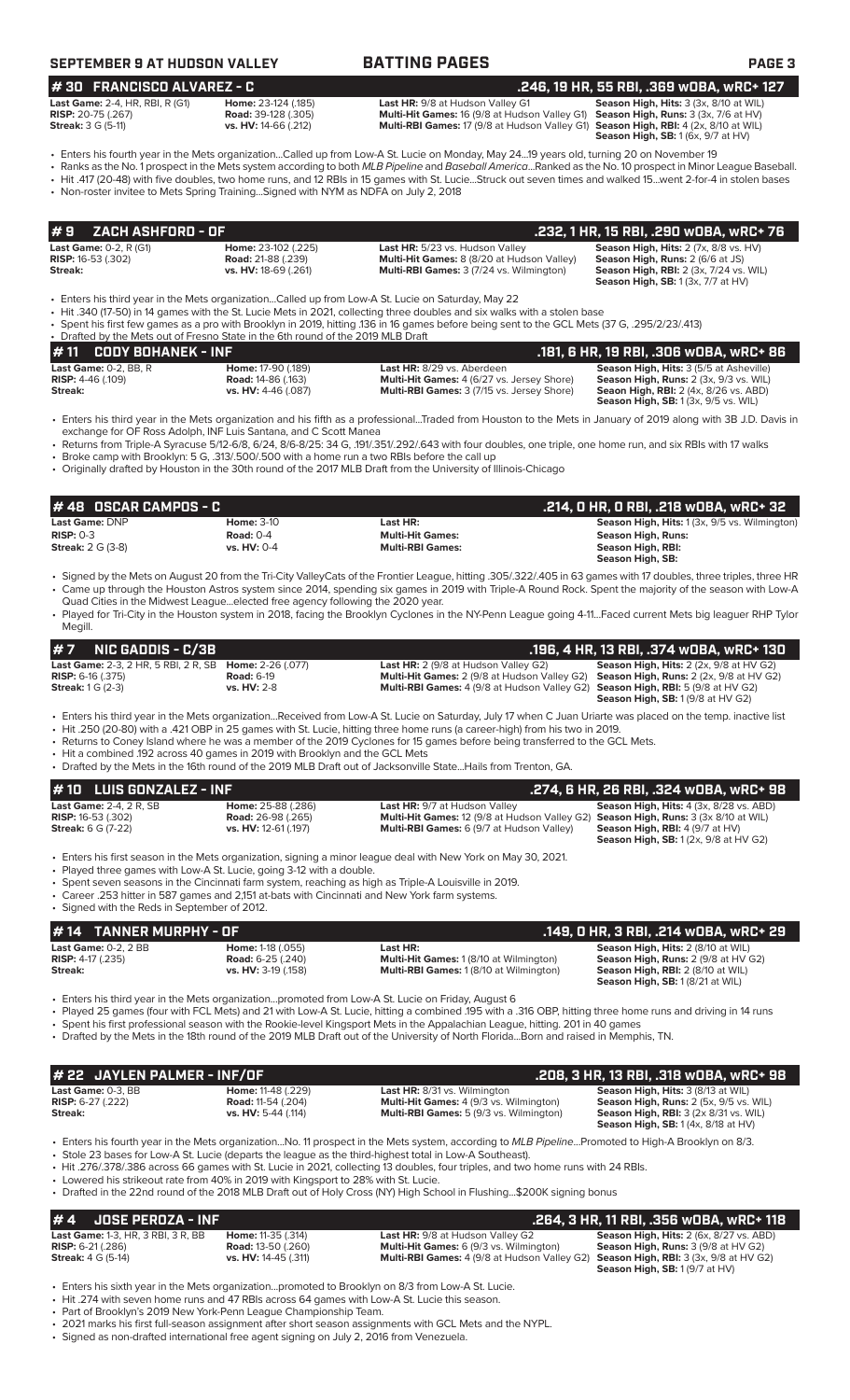# **SEPTEMBER 9 AT HUDSON VALLEY BATTING PAGES PAGE 4**

### **# 2 WILMER REYES - UTL .000, 0 HR, 0 RBI, .000 wOBA, wRC+ 0 Last Game: Home: Last HR: Season High, Hits: RISP: Road: Multi-Hit Games: Season High, Runs:**

- **Streak: vs. HV: Multi-RBI Games: Season High, RBI: Season High, SB:**  • Enters his sixth year in the Mets organization...Won a New York-Penn League title with Brooklyn in 2019
- Reinstated from rehab assignment with FCL Mets on September 9 when SS Ronny Mauricio and OF Antoine Duplantis were promoted to Double-A Binghamton.
- Hit .323 with a .350 on-base percentage in 2019 as the top hitter on the 2019 NYPL Champion Brooklyn Cyclones
- Enters 2021 as a .275 lifetime hitter with a .327 on-base percentage
- 22 year old hails from Mao, Dominican Republic

| l# 19 LUKE RITTER - INF      |                             |                                                   | . .236, 11 HR, 37 RBI, .317 wOBA, wRC+ 93 '                                                      |
|------------------------------|-----------------------------|---------------------------------------------------|--------------------------------------------------------------------------------------------------|
| <b>Last Game: 1-3, BB, R</b> | <b>Home: 18-94 (.191)</b>   | <b>Last HR: 7/6 at Hudson Valley</b>              | <b>Season High, Hits: 3 (2x, 9/5 at Wil)</b>                                                     |
| <b>RISP:</b> 13-64 (.203)    | <b>Road:</b> 35-128 (.273)  | <b>Multi-Hit Games: 13 (8/27 vs. Aberdeen)</b>    | <b>Season High, Runs:</b> $2$ ( $3x$ , $7/6$ at $HV$ )                                           |
| <b>Streak:</b> 1 G (1-3)     | <b>vs. HV:</b> 11-61 (.180) | <b>Multi-RBI Games: 9 (8/19 at Hudson Valley)</b> | <b>Season High, RBI:</b> 6 (6/20 at Wilmington)<br><b>Season High, SB: 1(5/12 at Greenville)</b> |

• Enters his third year in the Mets organization...Won a New York-Penn League title with Brooklyn in 2019<br>• Missed 32 games with a broken bone in his left hand...Went on the IL after July 7 when he suffered the

• Missed 32 games with a broken bone in his left hand...Went on the IL after July 7 when he suffered the injury mid-game at Hudson Valley

- Led Brooklyn in 2019 in games played (68), runs (39), doubles (15), and walks (33)
- Mets 7th-round pick in 2019 from Wichita State...Also drafted by the Minnesota Twins in the 37th round of the 2018 MLB Draft • Played linebacker at Rockhurst High School and set the school record with 184 tackles.

| 1# 45   JOE SUOZZI - OF    |                    |                                                  | .188. 1 HR. 6 RBI. .287 wOBA. wRC+ 74       |
|----------------------------|--------------------|--------------------------------------------------|---------------------------------------------|
| <b>Last Game: 1-4</b>      | <b>Home: 5-32</b>  | <b>Last HR: 7/16 vs. Jersey Shore</b>            | <b>Season High, Hits: 2 (7/28 at JS)</b>    |
| <b>RISP:</b> $4-20$ (.200) | <b>Road: 4-16</b>  | <b>Multi-Hit Games: 1 (7/28 at Jersey Shore)</b> | <b>Season High, Runs: 2 (7/27 at JS)</b>    |
| <b>Streak:</b> 1 G (1-4)   | vs. HV: 2-8 (.250) | <b>Multi-RBI Games: 2 (8/5 vs. Jersey Shore)</b> | <b>Season High, RBI:</b> 2 (2x, 8/5 vs. HV) |
|                            |                    |                                                  | Season High, SB:                            |

• Enters his third year in the Mets organization...received from Low-A St. Lucie on July 13

• Hit .292 with a .372 on-base percentage in 30 games with the Mets...posted a wRC+112, hitting four doubles and two home runs

- Signed by the Mets on June 15, 2020 out of Boston College
- Attended Chaminade High School in Mineola, NY
- His father, Tom Suozzi, is the former Nassau County Executive and current U.S. House of Representatives member of NY's 3rd district (Nassau, Suffolk, Queens)

| <b>Exit Velo</b><br>Player<br>Result<br>6/1<br><b>Opponent</b><br>Ronny Mauricio<br>109.6<br>Triple<br>at Jersey Shore<br><b>Francisco Alvarez</b><br>112.8<br>at Wilmington<br>Home Run<br>Exit Velo<br>Result<br>Date<br>Player<br><b>Opponent</b><br>Double<br>Francisco Alvarez<br>vs. Hudson Valley 112.5<br>6/22<br>vs. Jersey Shore<br>109.2<br>Brett Baty<br>Double<br>112.2<br>Ronny Mauricio<br>vs. Wilminaton<br>Single<br>6/15<br>109.2<br>at Wilmington<br>Single<br><b>Francisco Alvarez</b><br>vs. Hudson Valley 111.2<br>Brett Baty<br>Ground Out<br>6/1<br>109.0<br>Francisco Alvarez<br>at Jersev Shore<br>110.4<br>Single<br>Ronny Mauricio<br>at Aberdeen<br>8/29<br>109.0<br>Ronny Mauricio<br>vs. Aberdeen<br>Francisco Alvarez<br>110.3<br>at Hudson Vallev<br>Ground Out<br>5/25<br>109<br><b>Francisco Alvarez</b><br>vs. Aberdeen<br>Single<br>8/12<br>109.9<br>Line Out<br>Ronny Mauricio<br>at Wilmington<br>8/6<br>Ronny Mauricio<br>vs. Hudson Valley 108.7<br>109.9<br>Luis Gonzalez<br>Ground Out<br>at Aberdeen<br>6/5<br>108.7<br><b>Francisco Alvarez</b><br>at Jersey Shore<br>109.8<br>Adrian Hernandez<br>Home Run<br>at Jersev Shore<br>6/2<br><b>Francisco Alvarez</b><br>108.7<br>Single<br>at Jersev Shore<br>109.7<br>Francisco Alvarez<br>Single<br>at Jersev Shore<br>7/13<br>108.7<br>Brett Baty<br>at Hudson Valley<br>Single |              | Hardest Hit Balls - 2021 (not all games listed- from available Trackman data) |              |       |          |  |      |                |                |       |                        |
|------------------------------------------------------------------------------------------------------------------------------------------------------------------------------------------------------------------------------------------------------------------------------------------------------------------------------------------------------------------------------------------------------------------------------------------------------------------------------------------------------------------------------------------------------------------------------------------------------------------------------------------------------------------------------------------------------------------------------------------------------------------------------------------------------------------------------------------------------------------------------------------------------------------------------------------------------------------------------------------------------------------------------------------------------------------------------------------------------------------------------------------------------------------------------------------------------------------------------------------------------------------------------------------------------------------------------------------------------------------------------|--------------|-------------------------------------------------------------------------------|--------------|-------|----------|--|------|----------------|----------------|-------|------------------------|
|                                                                                                                                                                                                                                                                                                                                                                                                                                                                                                                                                                                                                                                                                                                                                                                                                                                                                                                                                                                                                                                                                                                                                                                                                                                                                                                                                                              | Date         |                                                                               |              |       |          |  |      |                |                |       |                        |
|                                                                                                                                                                                                                                                                                                                                                                                                                                                                                                                                                                                                                                                                                                                                                                                                                                                                                                                                                                                                                                                                                                                                                                                                                                                                                                                                                                              | 8/12         |                                                                               |              |       |          |  |      |                |                |       |                        |
|                                                                                                                                                                                                                                                                                                                                                                                                                                                                                                                                                                                                                                                                                                                                                                                                                                                                                                                                                                                                                                                                                                                                                                                                                                                                                                                                                                              | 6/12         |                                                                               |              |       |          |  |      |                |                |       |                        |
|                                                                                                                                                                                                                                                                                                                                                                                                                                                                                                                                                                                                                                                                                                                                                                                                                                                                                                                                                                                                                                                                                                                                                                                                                                                                                                                                                                              | 9/5          |                                                                               |              |       |          |  |      |                |                |       |                        |
|                                                                                                                                                                                                                                                                                                                                                                                                                                                                                                                                                                                                                                                                                                                                                                                                                                                                                                                                                                                                                                                                                                                                                                                                                                                                                                                                                                              | 6/11         |                                                                               |              |       |          |  |      |                |                |       | <b>Home Run</b>        |
|                                                                                                                                                                                                                                                                                                                                                                                                                                                                                                                                                                                                                                                                                                                                                                                                                                                                                                                                                                                                                                                                                                                                                                                                                                                                                                                                                                              | 6/29         |                                                                               |              |       |          |  |      |                |                |       | <b>Ground Ball Out</b> |
|                                                                                                                                                                                                                                                                                                                                                                                                                                                                                                                                                                                                                                                                                                                                                                                                                                                                                                                                                                                                                                                                                                                                                                                                                                                                                                                                                                              | $\vert 8/21$ |                                                                               |              |       |          |  |      |                |                |       |                        |
|                                                                                                                                                                                                                                                                                                                                                                                                                                                                                                                                                                                                                                                                                                                                                                                                                                                                                                                                                                                                                                                                                                                                                                                                                                                                                                                                                                              |              |                                                                               |              |       |          |  |      |                |                |       | <b>Home Rune</b>       |
|                                                                                                                                                                                                                                                                                                                                                                                                                                                                                                                                                                                                                                                                                                                                                                                                                                                                                                                                                                                                                                                                                                                                                                                                                                                                                                                                                                              | 7/3          |                                                                               |              |       |          |  |      |                |                |       | <b>Ground Ball Out</b> |
|                                                                                                                                                                                                                                                                                                                                                                                                                                                                                                                                                                                                                                                                                                                                                                                                                                                                                                                                                                                                                                                                                                                                                                                                                                                                                                                                                                              | 6/1          |                                                                               |              |       |          |  |      |                |                |       |                        |
|                                                                                                                                                                                                                                                                                                                                                                                                                                                                                                                                                                                                                                                                                                                                                                                                                                                                                                                                                                                                                                                                                                                                                                                                                                                                                                                                                                              | 6/6          |                                                                               |              |       |          |  |      |                |                |       |                        |
|                                                                                                                                                                                                                                                                                                                                                                                                                                                                                                                                                                                                                                                                                                                                                                                                                                                                                                                                                                                                                                                                                                                                                                                                                                                                                                                                                                              | 8/28         | Ronny Mauricio                                                                | vs. Aberdeen | 109.6 | Line Out |  | 7/22 | Ronny Mauricio | vs. Wilmington | 108.1 | <b>Home Run</b>        |

# **Recent Home Run Chart**

| Date | Player                   | Exit Velo<br><b>Opponent</b> | Launch Angle | Distance | 8/19 | Jose Peroza              | at Hudson Vallev            |      |           |
|------|--------------------------|------------------------------|--------------|----------|------|--------------------------|-----------------------------|------|-----------|
| B/B  | <b>Francisco Alvarez</b> | vs. Hudson Valley            |              |          |      | Ronny Mauricio           | at Hudson Valley            |      |           |
|      | Jeremy Vasquez           | vs. Hudson Valley93.6 mph    | 33.6         | 341 ft.  | 8/21 | Jose Peroza              | at Hudson Valley102.7 mph   | 29.9 | 394 ft.   |
| 8/9  | Jeremy Vasquez           | vs. Hudson Valley101.1 mph   | 29.2         | 405 ft.  | 8/24 | Ronny Mauricio           | vs. Aberdeen<br>93.8 mph    | 35.9 | 343 ft.   |
| 8/10 | <b>Francisco Alvarez</b> | at Wilmington 112.8 mph      | 27.2         | 416 ft.  |      | Jose Peroza              | $104.1$ mph<br>vs. Aberdeen | 45.8 | 344 ft.   |
|      | Nic Gaddis               | at Wilmington 97.5 mph       | 27.8         | 388 ft.  | 8/25 | Jaylen Palmer            | vs. Aberdeen                |      |           |
|      | Luis Gonzalez            | at Wilmington 102.6 mph      | 31.1         | 442 ft.  | 8/26 | Cody Bohanek             | vs. Aberdeen<br>$101$ mph   | -27  | $335$ ft. |
| 8/12 | Francisco Alvarez        | at Wilmington 101.5 mph      | 26.9         | 398 ft.  | 8/28 | Luis Gonzalez            | vs. Aberdeen<br>95 mph      | 35   | 349 ft.   |
| 8/15 | <b>Francisco Alvarez</b> | at Wilmington                |              |          | 8/29 | Cody Bohanek             | $101$ mph<br>vs. Aberdeen   | 32   | 396 ft.   |
| 8/18 | <b>Francisco Alvarez</b> | at Hudson Valley             |              |          | 9/3  | <b>Francisco Alvarez</b> | vs. Wilmington 105 mph      | 32   | 428 ft.   |
|      | Jose Peroza              | at Hudson Vallev             |              |          | 9/5  | <b>Francisco Alvarez</b> | vs. Wilmington 101.3 mph    | 33   | 414 ft.   |
|      | Jeremy Vasquez           | at Hudson Valley             |              |          |      | Ronny Mauricio           | vs. Wilmington 101.3 mph    | 28   | 404 ft.   |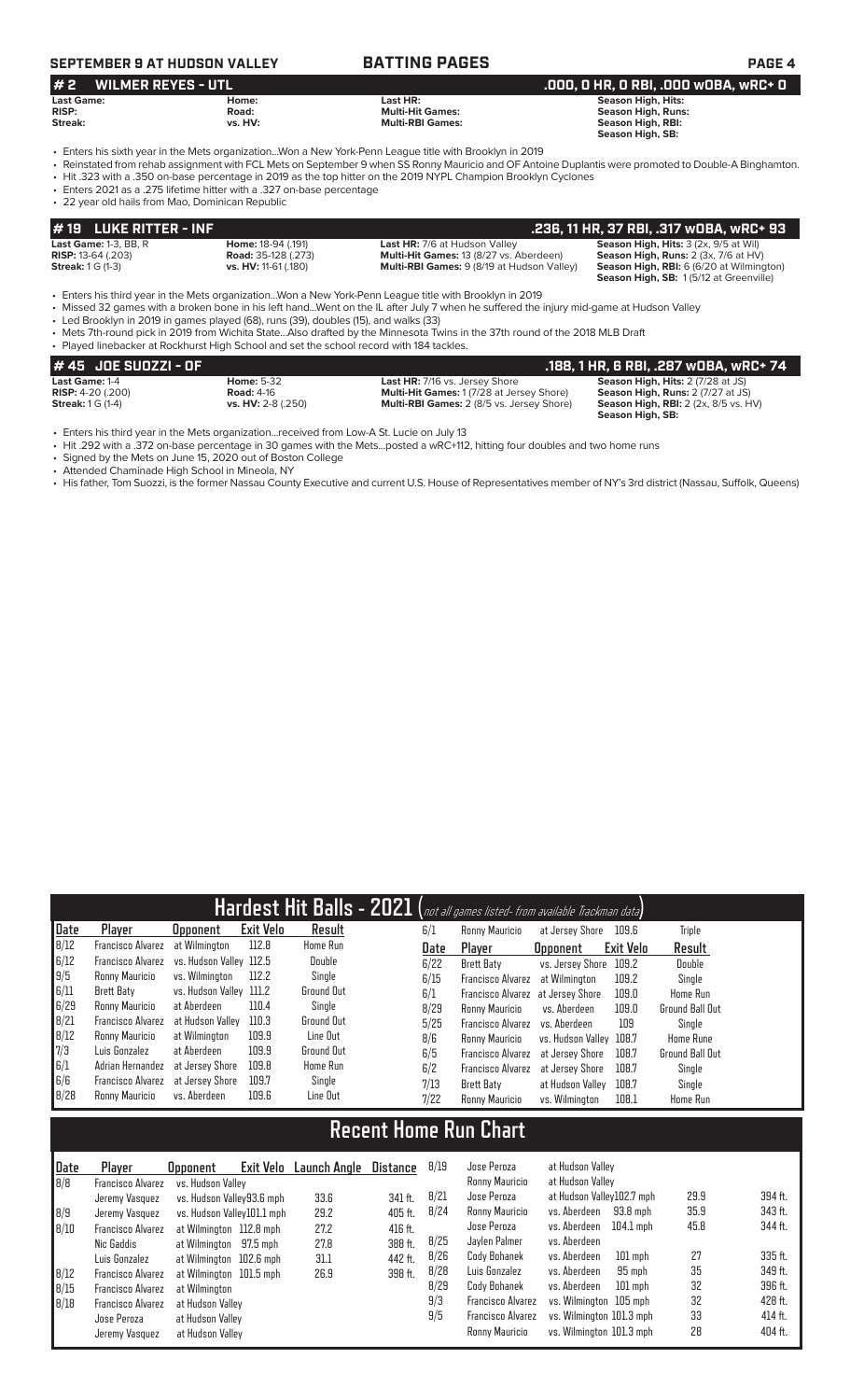# **SEPTEMBER 9 AT HUDSON VALLEY BULLPEN PAGE PAGE 5**

| #18                        | <b>NOLAN CLENNEY - RHP</b>                                              |                                                                                                 | 43 K%, O BB%, O.OO ERA, 1 G |              |                                     | <b>LAST FIVE APPEARANCES</b> |                       |                            |                         |                           |                                  |                     |                           |
|----------------------------|-------------------------------------------------------------------------|-------------------------------------------------------------------------------------------------|-----------------------------|--------------|-------------------------------------|------------------------------|-----------------------|----------------------------|-------------------------|---------------------------|----------------------------------|---------------------|---------------------------|
| Last App: 9/7 at HV        | Last Loss:                                                              | SV/OP (Last):                                                                                   | Holds:                      |              |                                     |                              | <b>NOLAN CLENNEY</b>  |                            |                         |                           |                                  |                     |                           |
| Leadoff: 0-2               | <b>Inherited Runners/Stranded:</b>                                      |                                                                                                 |                             | DATE         | OPP                                 | <b>DEC</b>                   | IP                    | H.                         | R                       | ER                        | <b>BB</b>                        | К                   | HI                        |
|                            |                                                                         | Enters his first year in the Mets organizationReceived from Low-A St. Lucie on September 7 •    |                             | 9/7          | @ HV                                |                              | 2.0                   | $\mathbf{1}$               | $\mathbf 0$             | $\circ$                   | $\Omega$                         | 3                   | $\Omega$                  |
|                            |                                                                         | · Signed to a minor league deal on June 28, 2021Made 13 relief apps for Low-A St. Lucie         |                             | 9/1          | $@$ JUP*                            |                              | 1.2                   | $\overline{2}$             | $\circ$                 | $\circ$                   | $\circ$                          | $\overline{2}$      | $\circ$                   |
|                            |                                                                         | Pitched with Gary in 2021 and with Utica in 2019 and 2020 in independent baseball               |                             | 8/28         | $DBT^*$                             |                              | 2.0                   | $\mathbf{1}$               | 1                       | $\mathbf{1}$              | 1                                | 3                   | $\Omega$                  |
|                            | • 25 year old hails from Northville, MichiganAttended NC State          |                                                                                                 |                             | 8/25<br>8/21 | $DBT^*$<br>@ TAM*                   |                              | 1.0<br>2.1            | 2<br>3                     | $\mathbf 0$<br>4        | $\circ$<br>$\overline{4}$ | 0<br>$\Omega$                    | $\overline{2}$<br>4 | $\circ$<br>$\overline{2}$ |
|                            |                                                                         |                                                                                                 |                             |              |                                     |                              |                       |                            |                         |                           |                                  |                     |                           |
| #13                        | <b>DYLAN HALL - RHP</b>                                                 |                                                                                                 | 0 K%, 0 BB%, 0.00 ERA, 0 G  |              |                                     |                              | <b>DYLAN HALL</b>     |                            |                         |                           |                                  |                     |                           |
| Last App:                  | Last Loss:                                                              | SV/OP (Last):                                                                                   | Holds:                      | DATE         | OPP                                 | DEC                          | IP                    | Н                          | $\mathsf{R}$            | <b>ER</b>                 | <b>BB</b>                        | K                   | HI                        |
| Leadoff:                   | <b>Inherited Runners/Stranded:</b>                                      |                                                                                                 |                             | 9/4          | $@$ JUP*                            |                              | 2.0                   | $\mathbf{1}$               | $\Omega$                | $\Omega$                  | $\mathbf{1}$                     | 2                   | 0                         |
|                            |                                                                         | • Enters his first year in the Mets organization…received from Low-A St. Lucie on September 7   |                             |              | 8/31@ FCL AST**<br>8/24@ FCL NATS** |                              | 2.0<br>0.2            | $\overline{2}$<br>$\circ$  | $\circ$<br>$\circ$      | $\circ$<br>$\circ$        | $\overline{2}$<br>$\overline{2}$ | 3<br>$\mathbf{1}$   | 0<br>0                    |
|                            |                                                                         | Has pitched with Double-A Binghamton, Low-A St. Lucie, and FCL Mets(16IP, 19 K, 12 BB, 11 ER) + |                             |              | 5/20 @ ERI***                       | L                            | 3.1                   | $\overline{7}$             | 5                       | 5                         | $\overline{2}$                   | $\overline{2}$      | 1                         |
|                            |                                                                         | . Pitched for Virginia Tech and Central OklahomaSigned MiLB FA deal with Mets June 15, 2020.    |                             | 5/14         | $ALT***$                            | L                            | 4.0                   | $\overline{7}$             | $\overline{7}$          | 6                         | $\overline{2}$                   | 6                   | 1                         |
|                            |                                                                         | • From Stafford, Virginiathrew a perfect game for Mountain View High School                     |                             |              |                                     |                              |                       |                            |                         |                           |                                  |                     |                           |
|                            |                                                                         |                                                                                                 |                             |              |                                     |                              | <b>LUIS MONTAS</b>    |                            |                         |                           |                                  |                     |                           |
| #28                        | <b>LUIS MONTAS - RHP</b>                                                | 15.4 K%, O.O BB%, 27.00 ERA, 2 G                                                                |                             | DATE         | OPP                                 | <b>DEC</b>                   | IP                    | Н                          | R                       | ER                        | <b>BB</b>                        | Κ                   | HI                        |
| Last App: 9/7 at HV        | Last Loss: 9/7 at HV                                                    | SV/OP (Last): 0/1 (9/7 at HV)                                                                   | Holds:                      | 8/17         | @ TAM*                              | <b>SV</b>                    | 2.0                   | 1                          | 0                       | $\Omega$                  | 1                                | 3                   | $\Omega$                  |
| Leadoff: 0-2               | <b>Inherited Runners/Stranded:</b>                                      |                                                                                                 |                             | 8/8          | PMB <sup>*</sup>                    | <b>SV</b>                    | 1.0                   | $\mathbf{1}$               | 0                       | $\circ$                   | $\mathbf 0$                      | $\mathbf{1}$        | $\circ$                   |
|                            |                                                                         | • Enters his third year in the Mets organizationpromoted from Low-A St. Lucie on 8/31           |                             | 7/31         | $@$ DBT*                            |                              | 1.0                   | $\circ$                    | $\mathbf 0$             | $\circ$                   | $\circ$                          | 3                   | $\Omega$                  |
|                            |                                                                         | • Had a 24% K rate, 5.9% walk rate, .282 BABIP, and 3.73 FIP  in 19 games with Low-A St. Lucie  |                             | 9/2          | WIL                                 |                              | 1.0                   | 3                          | $\overline{2}$          | $\overline{2}$            | $\circ$                          | $\mathbf{1}$        | $\circ$                   |
|                            | • Went 7/9 in save opportunities this season with Mets                  |                                                                                                 |                             | 9/7          | @ HV                                | BS, L                        | 1.0                   | 5                          | 4                       | 4                         | $\Omega$                         | 1                   | 0                         |
|                            | • 20 years old out of San Cristobal, Dominican Republic on July 2, 2019 |                                                                                                 |                             |              |                                     |                              | <b>COLBY MORRIS</b>   |                            |                         |                           |                                  |                     |                           |
|                            |                                                                         |                                                                                                 |                             | DATE         | OPP                                 | <b>DEC</b>                   | IP                    | Н                          | R                       | ER                        | BB                               | K                   | HI                        |
| #38                        | <b>COLBY MORRIS - RHP</b>                                               | 26.1 K%, 9.5 BB%, 3.51 ERA, 24 G                                                                |                             | 8/21<br>8/25 | @ HV<br>vs. ABD                     |                              | 2.2<br>2.0            | $\circ$<br>$\circ$         | 0<br>$\mathbf 0$        | 0<br>$\circ$              | $\overline{2}$<br>$\circ$        | 4<br>4              | 0<br>$\Omega$             |
|                            | Last App: 9/8 at HV G1 Last Loss: 8/17 at Hudson Valley                 | SV/OP (Last): 1/1 (9/8 at HV G1)                                                                | Holds:                      | 8/29         | vs. ABD                             |                              | 1.2                   | 3                          | $\mathbf{1}$            | $\mathbf{1}$              | 1                                | 1                   | $\Omega$                  |
|                            | Leadoff: 9-32, 3B, 3 BB, 4 HBP Inherited Runners/Stranded: 11/6         |                                                                                                 |                             | 9/3          | vs. WIL                             |                              | 2.0                   | $\Omega$                   | $\Omega$                | $\Omega$                  | $\Omega$                         | 1                   | $\Omega$                  |
|                            |                                                                         | Enters his first season in the Mets organizationcalled up from Low-A St. Lucie on May 20 •      |                             | 9/8          | @ HV G1                             | <b>SV</b>                    | 2.0                   | $\overline{4}$             | $\mathsf O$             | $\circ$                   | $\Omega$                         | 4                   | $\circ$                   |
|                            |                                                                         | • Made four scoreless appearances in relief for the St. Lucie Mets to being 2021                |                             |              |                                     |                              | <b>MICHEL OTANEZ</b>  |                            |                         |                           |                                  |                     |                           |
|                            | • Minor League free agent signingpitched at Middlebury in Vermont       |                                                                                                 |                             | DATE         | OPP                                 | <b>DEC</b>                   | IP                    | н                          | $\mathsf{R}$            | ER                        | <b>BB</b>                        | К                   | HI                        |
| # 26                       |                                                                         | 31.1 K%, 22.0 BB%, 4.54 ERA, 32 G                                                               |                             | 8/20         | @ HV                                |                              | 1.0                   | $\circ$                    | 0                       | $\mathbf 0$               | 1                                | 2                   | 0                         |
|                            | <b>MICHEL OTANEZ - RHP</b>                                              |                                                                                                 |                             |              | 8/26 vs. ABD                        |                              | 1.0                   | $\mathbf{1}$               | 0                       | $\circ$                   | $\mathbf 0$                      | $\overline{4}$      | 0                         |
| Last App: 9/4 vs. WIL      | <b>Last Loss:</b>                                                       | <b>SV/OP (Last): 0/2 (BS vs. JS)</b>                                                            | Holds: 3                    | 8/29         | vs. ABD                             |                              | 1.0                   | 1                          | 1                       | $\mathbf{1}$              | $\overline{2}$                   | $\overline{2}$      | $\Omega$                  |
| Leadoff: 6-28              | Inherited Runners/Stranded: 15/5                                        |                                                                                                 |                             | 9/4<br>9/8   | vs. WIL                             |                              | 2.0<br>2.0            | 0<br>$\overline{2}$        | 0<br>1                  | 0<br>1                    | $\circ$<br>$\mathbf{1}$          | $\overline{2}$<br>3 | $\circ$<br>$\Omega$       |
|                            |                                                                         | Enters his sixth year in the Mets orgNo. 26 prospect in the system according to MLB Pipeline    |                             |              | @ HV G2 SV                          |                              |                       |                            |                         |                           |                                  |                     |                           |
|                            | • Returns to Brooklyn for the second assignment in a row                |                                                                                                 |                             |              |                                     |                              | <b>HUNTER PARSONS</b> |                            |                         |                           |                                  |                     |                           |
|                            |                                                                         | Pitched with the Cyclones and won an NYPL title in 2019 and also spent time with Kingsport      |                             | DATE         | <b>OPP</b>                          | <b>DEC</b>                   | IP                    | н                          | R                       | ER                        | <b>BB</b>                        | Κ                   | HI                        |
|                            |                                                                         | • Missed 2017 due to injuryStruck out 21 batters in 21.1 innings with the DSL Mets1 in 2016.    |                             | 8/18         | @ HV<br>@ HV                        | W                            | 2.0<br>2.0            | $\overline{2}$<br>$\Omega$ | $\mathbf{1}$<br>$\circ$ | $\mathbf{1}$<br>$\circ$   | 0<br>1                           | 3<br>$\overline{2}$ | $\mathbf{1}$<br>$\Omega$  |
| #44                        | <b>HUNTER PARSONS - RHP</b>                                             | 28.4 K%, 13.2 BB%, 4.20 ERA, 21 G                                                               |                             | 8/21<br>8/26 | vs. ABD                             |                              | 1.0                   | 3                          | 3                       | $\circ$                   | $\mathbf{1}$                     | $\circ$             | $\mathbf 0$               |
|                            |                                                                         |                                                                                                 |                             | 8/29         | vs. ABD                             |                              | 2.0                   | 1                          | $\mathbf 0$             | $\circ$                   | $\overline{2}$                   | $\overline{4}$      | $\Omega$                  |
| Last App: 9/4 vs. WIL      | <b>Last Loss:</b><br><b>Inherited Runners/Stranded: 13/9</b>            | SV/OP (Last):                                                                                   | Holds: 1                    | 9/4          | vs. WIL                             |                              | 2.2                   | $\circ$                    | $\circ$                 | $\circ$                   | $\Omega$                         | 4                   | $\mathbf 0$               |
| <b>Leadoff:</b> 7-27, 3 BB |                                                                         |                                                                                                 |                             |              |                                     |                              | <b>REYSON SANTOS</b>  |                            |                         |                           |                                  |                     |                           |
|                            |                                                                         | • Enters his third year in the Mets orgCalled up from Low-A St. Lucie on May 20                 |                             | DATE         | OPP                                 | DEC                          | IP                    | н                          | R                       | ER                        | BB                               | Κ                   | HI                        |
|                            |                                                                         | • Made four relief appearances with the Mets (A-), striking out 18 in 10 innings (45% K rate).  |                             | 9/8          | @ HV G2                             | W                            | 2.0                   | $\overline{2}$             | $\mathbf{1}$            | $\mathbf{1}$              | $\Omega$                         | $\overline{2}$      | $\Omega$                  |
|                            | • Pitched with the Cyclones and won an NYPL title in 2019               |                                                                                                 |                             | 8/31         | $@$ JUP <sup>*</sup>                |                              | 1.1                   | 0                          | $\circ$                 | $\circ$                   | $\circ$                          | $\mathbf{1}$        | 0                         |
|                            |                                                                         |                                                                                                 |                             | 8/28         | DBT <sup>*</sup>                    |                              | 2.0                   | $\circ$                    | $\circ$                 | $\circ$                   | 1                                | 3                   | $\Omega$                  |
|                            |                                                                         |                                                                                                 |                             | 8/25         | DBT*                                |                              | 1.0                   | 3                          | 3                       | 3                         | 1                                | $\overline{2}$      | 1                         |
| #45                        | <b>REYSON SANTOS - RHP</b>                                              |                                                                                                 | 25 K%, O BB%, 4.50 ERA, 1 G | 8/19         | @ TAM*                              | <b>SV</b>                    | 2.0                   | $\Omega$                   | $\Omega$                | $\Omega$                  | 1                                | $\mathbf{1}$        | $\Omega$                  |

| Last App: 9/8 at HV G2 Last Loss: |                                    | SV/OP (Last): |  | Holds: 0 |
|-----------------------------------|------------------------------------|---------------|--|----------|
| Leadoff: 1-2                      | <b>Inherited Runners/Stranded:</b> |               |  |          |

• Enters his fourth year in the Mets organization....received from Low-A St. Lucie on September 7 • Made 27 appearances with the Mets...struck out 44 and walked 22 in 35.1 IP

• Part of Brooklyn's NYPL Title in 2019, earning the save in game one of the championship series • 22 year old hails from Bani in the Domiinican Republic

| # 50 | EVY RUIBAL - RHP                                        |               | 22.0 K%. 19.5 BB% 5.94 ERA. 15 G |
|------|---------------------------------------------------------|---------------|----------------------------------|
|      | Last App: 9/3 vs. WIL Last Loss: 8/19 at HV             | SV/OP (Last): | Holds: 2                         |
|      | Leadoff: 3-12, 2B, 2 BB Inherited Runners/Stranded: 9/7 |               |                                  |

- Signed to a minor league deal on June 27 from the Florence Y'alls (Frontier League)
- Pitched in the Dodgers system from 2015-2018, reaching High-A Rancho Cucamonga • Drafted by the Dodgers in the 16th round of the 2017 MLB Draft from Notre Dame

• From Milburn, New Jersey, attending Milburn High School

|                      |                  | <b>LAST FIVE APPEARANCES</b> |                   |                |          |          |           |                |                |  |
|----------------------|------------------|------------------------------|-------------------|----------------|----------|----------|-----------|----------------|----------------|--|
| <b>NOLAN CLENNEY</b> |                  |                              |                   |                |          |          |           |                |                |  |
| DATE                 | OPP              | <b>DEC</b>                   | IP                | н              | R        | ER       | BB        | К              | HR             |  |
| 9/7                  | @ HV             |                              | 2.0               | 1              | 0        | O        | O         | 3              | $\Omega$       |  |
| 9/1                  | $@$ JUP*         |                              | 1.2               | $\overline{2}$ | 0        | O        | O         | $\overline{2}$ | $\Omega$       |  |
| 8/28                 | DBT <sup>*</sup> |                              | 2.0               | 1              | 1        | 1        | 1         | 3              | $\Omega$       |  |
| 8/25                 | DBT*             |                              | 1.0               | $\overline{2}$ | $\Omega$ | $\Omega$ | $\Omega$  | $\overline{2}$ | $\Omega$       |  |
| 8/21                 | @ TAM*           |                              | 2.1               | 3              | 4        | 4        | O         | 4              | $\overline{2}$ |  |
|                      |                  |                              | <b>DYLAN HALL</b> |                |          |          |           |                |                |  |
|                      |                  |                              |                   |                |          |          |           |                |                |  |
| DATE                 | OPP              | DEC                          | IP                | Н              | R        | ER       | <b>BB</b> | K              | <b>HR</b>      |  |
| 9/4                  | $@$ JUP*         |                              | 2.0               | 1              | 0        | 0        | 1         | 2              | O              |  |
|                      | 8/31@ FCL AST**  |                              | 2.0               | $\overline{2}$ | 0        | 0        | 2         | 3              | 0              |  |

| $\varpi$ JUP* |                                     |          |              |               |                |     |  |
|---------------|-------------------------------------|----------|--------------|---------------|----------------|-----|--|
|               | 2 O                                 |          |              | O.            |                | - 2 |  |
|               | 0.2                                 | $\Omega$ | <sup>n</sup> | $\Omega$      |                |     |  |
| 5/20 @ ERI*** | 3.1                                 |          |              | 5.            |                |     |  |
| 5/14 ALT***   | 4 O                                 |          |              | 6.            |                |     |  |
|               | 8/31@ FCL AST**<br>8/24@ FCL NATS** |          | 2 O          | $\sim$ 1<br>2 | $\Omega$<br>5. | 0 0 |  |

|      |                  |       | <b>LUIS MONTAS</b>  |          |               |          |           |                |        |
|------|------------------|-------|---------------------|----------|---------------|----------|-----------|----------------|--------|
| DATE | OPP              | DEC   | IP                  | н        | R             | ER       | <b>BB</b> | Κ              | ΗR     |
| 8/17 | @ TAM*           | SV    | 2.0                 | 1        | 0             | O        | 1         | 3              | 0      |
| 8/8  | PMB <sup>*</sup> | SV    | 1.0                 | 1        | 0             | 0        | O         | 1              | 0      |
| 7/31 | $@$ DBT*         |       | 1.0                 | 0        | 0             | O        | 0         | 3              | 0      |
| 9/2  | <b>WIL</b>       |       | 1.0                 | 3        | 2             | 2        | 0         | 1              | 0      |
| 9/7  | @ HV             | BS, L | 1.0                 | 5        | 4             | 4        | O         | 1              | 0      |
|      |                  |       | <b>COLBY MORRIS</b> |          |               |          |           |                |        |
| DATE | OPP              | DEC   | IP                  | н        | R             | ER       | BB        | Κ              | ΗR     |
| 8/21 | @ HV             |       | 2.2                 | $\Omega$ | 0             | O        | 2         | 4              | 0      |
| 8/25 | vs. ABD          |       | 2.0                 | $\Omega$ | 0             | O        | O         | 4              | 0      |
| 8/29 | vs. ABD          |       | 1.2                 | 3        | 1             | 1        | 1         | 1              | 0      |
| 9/3  | vs. WIL          |       | 2.0                 | 0        | 0             | 0        | O         | 1              | 0      |
| 9/8  | @ HV G1          | SV    | 2.0                 | 4        | 0             | 0        | O         | 4              | 0      |
|      |                  |       | <b>MICHEL</b>       |          | <b>OTANEZ</b> |          |           |                |        |
| DATE | OPP              | DEC   | IP                  | Н        | R             | ER       | BB        | Κ              | ΗR     |
| 8/20 | @ HV             |       | 1.0                 | 0        | $\Omega$      | 0        | 1         | $\overline{2}$ | 0      |
| 8/26 | vs. ABD          |       | 1.0                 | 1        | 0             | Ο        | Ο         | 4              | 0      |
| 8/29 | vs. ABD          |       | 1.0                 | 1        | 1             | 1        | 2         | $\overline{2}$ | 0      |
| 9/4  | vs. WIL          |       | 2.0                 | ∩        | ∩             | $\Omega$ | 0         | $\overline{2}$ | 0      |
| 0/0  | $@$ LIV $C2$     | C1    | $\Omega$            | C        | 1             | 1        | 1         | C              | $\cap$ |

|             | <b>HUNTER PARSONS</b> |       |                      |                |                |    |                |                |    |  |
|-------------|-----------------------|-------|----------------------|----------------|----------------|----|----------------|----------------|----|--|
| <b>DATE</b> | OPP                   | DEC   | IP                   | н              | R              | ER | ВB             | Κ              | HR |  |
| 8/18        | @ HV                  | W     | 2.0                  | $\overline{2}$ | 1              | 1  | O              | 3              | 1  |  |
| 8/21        | @ HV                  |       | 2.0                  | $\Omega$       | 0              | O  | 1              | 2              | 0  |  |
| 8/26        | vs. ABD               |       | 1.0                  | 3              | 3              | O  | 1              | 0              | 0  |  |
| 8/29        | vs. ABD               |       | 2.0                  | 1              | 0              | O  | $\overline{2}$ | 4              | 0  |  |
| 9/4         | vs. WIL               |       | 2.2                  | O              | 0              | 0  | O              | 4              | 0  |  |
|             |                       |       | <b>REYSON SANTOS</b> |                |                |    |                |                |    |  |
| DATE        | OPP                   | DEC   | IP                   | Н              | R              | ER | BB             | Κ              | ΗR |  |
| 9/8         | @ HV G2               | W     | 2.0                  | $\overline{2}$ | 1              | 1  | O              | $\overline{2}$ | 0  |  |
| 8/31        | @ JUP*                |       | 1.1                  | $\Omega$       | 0              | O  | O              | 1              | 0  |  |
| 8/28        | DBT*                  |       | 2.0                  | 0              | 0              | 0  | 1              | 3              | 0  |  |
| 8/25        | DBT*                  |       | 1.0                  | 3              | 3              | 3  | 1              | 2              | 1  |  |
| 8/19        | @ TAM*                | SV    | 2.0                  | 0              | 0              | O  | 1              | 1              | 0  |  |
|             |                       |       | <b>EVY RUIBAL</b>    |                |                |    |                |                |    |  |
| DATE        | OPP                   | DEC   | IP                   | н              | R              | ER | BB             | Κ              | HR |  |
| 8/15        | @ WIL                 |       | 1.0                  | 1              | 0              | 0  | 0              | 1              | 0  |  |
| 8/19        | @ HV                  | BS, L | 1.1                  | 2              | $\overline{2}$ | 2  | 1              | 2              | 1  |  |
| 8/24        | vs. ABD               |       | 1.0                  | 0              | 0              | O  | 2              | 1              | 0  |  |
| 8/28        | vs. ABD               | н     | 0.1                  | 1              | 0              | 0  | $\overline{2}$ | O              | 0  |  |
| 9/3         | vs. WIL               |       | 1.0                  | 1              | 0              | 0  | O              | 1              | 0  |  |

\* = Low-A St. Lucie

\*\* = Florida Complex League Mets

\*\*\* = Double-A Binghamton

|                |                  |     | <b>Number of Pitches Thrown</b> |     |      |      |      |
|----------------|------------------|-----|---------------------------------|-----|------|------|------|
| <b>Pitcher</b> | <b>Days Rest</b> | 9/7 | 9/8                             | 9/9 | 9/10 | 9/11 | 9/12 |
| Clenney        |                  | 24  |                                 |     |      |      |      |
| Hall           | 4                |     | --                              | --  |      |      | --   |
| Montes         |                  | 24  |                                 |     |      |      |      |
| Morris         | O                | --  | 36                              | --  |      | --   | --   |
| Otanez         | O                |     | 39                              |     |      |      |      |
| Parsons        | 4                |     |                                 |     |      |      |      |
| Santos         | 0                |     | 27                              |     |      |      |      |
| Ruibal         | 5                |     |                                 |     |      |      |      |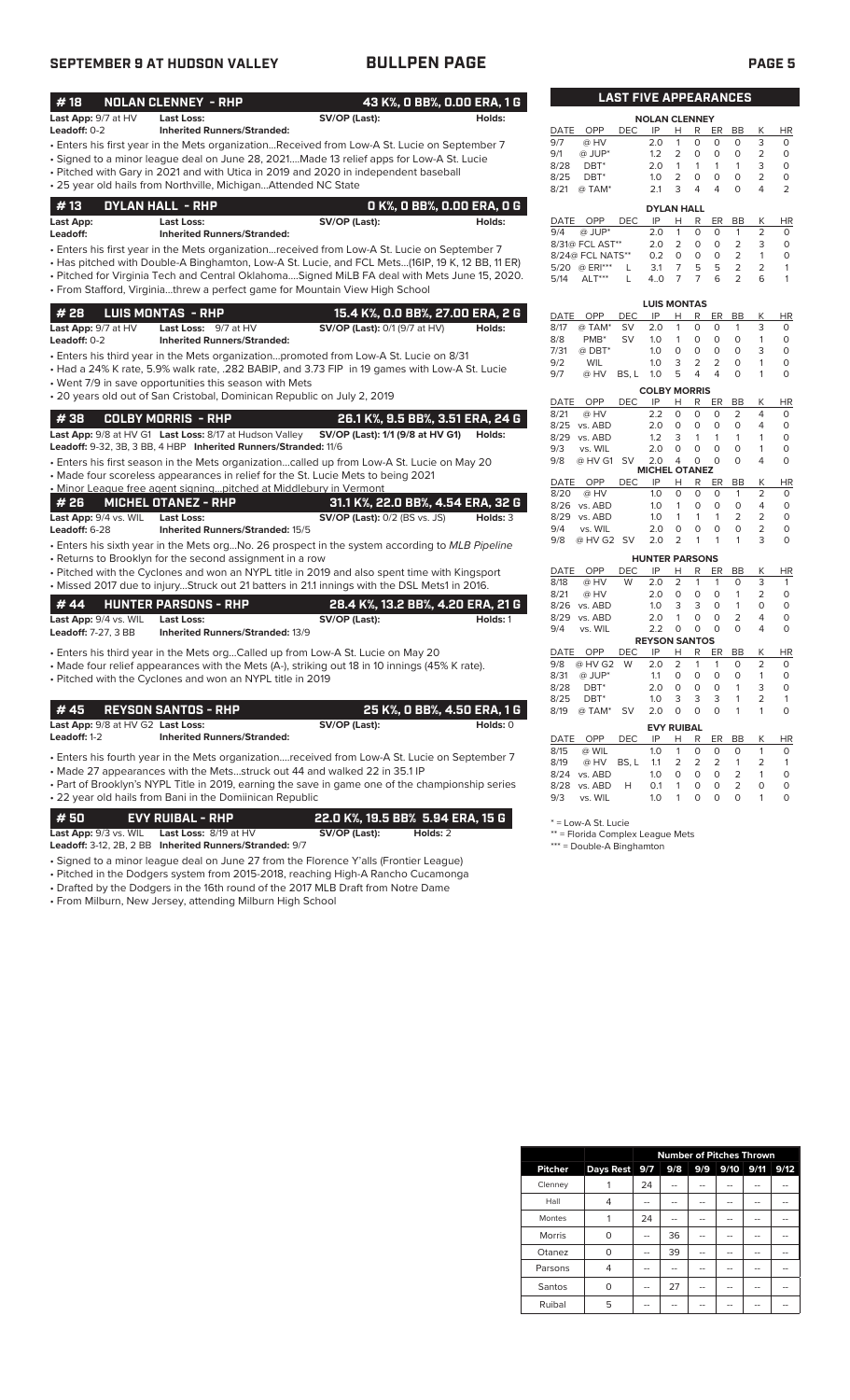| INDIVIDUAL PITCHING HIGHS                                                     |
|-------------------------------------------------------------------------------|
|                                                                               |
|                                                                               |
| Most Home Runs Allowed, Game 4 (3x, Garrison Bryant, 9/8 at Hudson Valley G2) |
| Most Strikeouts, Game, Starter 9 (2x, Connor Grey, 7/16 vs. Jersey Shore)     |
|                                                                               |
|                                                                               |
|                                                                               |
|                                                                               |
|                                                                               |
|                                                                               |
|                                                                               |
|                                                                               |

| TEAM PITCHING HIGHS                                                       |  |
|---------------------------------------------------------------------------|--|
|                                                                           |  |
|                                                                           |  |
|                                                                           |  |
|                                                                           |  |
|                                                                           |  |
|                                                                           |  |
|                                                                           |  |
|                                                                           |  |
|                                                                           |  |
|                                                                           |  |
|                                                                           |  |
|                                                                           |  |
| Most Walks Allowed, Extra Innings 6 (6/23 vs. Jersey Shore - 10 innings)  |  |
|                                                                           |  |
|                                                                           |  |
| Most Pitchers Used, Extra Innings 5 (5/23 vs. Hudson Valley - 12 innings) |  |
|                                                                           |  |

| <b>TEAM MISCELLANEOUS</b>                                                          |                         |
|------------------------------------------------------------------------------------|-------------------------|
| Longest Game, Time, Nine-Inning Game 4:15 (8/18 at Hudson Valley)                  |                         |
| Longest Game, Time, Extra-Inning Game3:30 (6/23 vs. Jersey Shore - 10 innings)     |                         |
| Shortest Game, Time Nine-Inning Game.  2:20 (2x, 5/18 vs. HV & 8/14 at Wilmington) |                         |
|                                                                                    |                         |
|                                                                                    |                         |
|                                                                                    |                         |
|                                                                                    |                         |
|                                                                                    |                         |
|                                                                                    |                         |
|                                                                                    |                         |
|                                                                                    |                         |
|                                                                                    |                         |
|                                                                                    |                         |
| <b>OUTFIELD ASSISTS [12]</b><br>- 11                                               | <b>RECORD BREAKDOWN</b> |

### **OUTFIELD ASSISTS (12) TOTAL** Leading After 6........................................33-4

| <b>Duplantis</b><br>Ashford<br>Molina | 6<br>3 | 8/20 at HV<br>7/23 vs. WIL<br>5/21 vs. HV |
|---------------------------------------|--------|-------------------------------------------|
| Winaker                               |        | 5/6 at ASH                                |
| <b>Bohanek</b>                        |        | 7/6 at HV                                 |

| UNIFORM RECORDS           |              |
|---------------------------|--------------|
| <b>Home White</b>         | $11 - 5$     |
| <b>Road Gray</b>          | 17-32        |
| <b>Championship Gold</b>  | $10 - 14$    |
| <b>Coney Island</b>       | $1 - 4$      |
| Los Jefes                 | $1 - \Omega$ |
| <b>Black Mets Jerseys</b> | $2-1$        |

| Non Quality Start 33-58       |  |
|-------------------------------|--|
|                               |  |
|                               |  |
|                               |  |
| Score 4 or More Runs39-20     |  |
|                               |  |
| Hit 2+ Home Runs  20-6        |  |
| Do Not Allow a Home Run 24-21 |  |
| Hit More Home Runs  26-12     |  |
| Opponent Hits More HRs4-25    |  |
|                               |  |
|                               |  |
|                               |  |
|                               |  |
|                               |  |
|                               |  |
|                               |  |
|                               |  |
| Opponent Scores First 14-42   |  |
|                               |  |
|                               |  |
|                               |  |
|                               |  |
|                               |  |
|                               |  |
| Rubber Game of Series 1-0     |  |
|                               |  |
|                               |  |
|                               |  |
|                               |  |
|                               |  |
|                               |  |
|                               |  |

### **MISC. WINS**

| Come from Behind Wins 17 (9/8 at HV G1) |
|-----------------------------------------|
| Wins in Last At-Bat7 (8/27 vs. ABD)     |
| Walk-off Wins 4 (8/8 vs. WIL)           |

## **SEPTEMBER 9 AT HUDSON VALLEY HIGH/LOW & CHARTS PAGE 6**

| INDIVIDUAL BATTING HIGHS                                                    |
|-----------------------------------------------------------------------------|
|                                                                             |
|                                                                             |
|                                                                             |
|                                                                             |
|                                                                             |
|                                                                             |
|                                                                             |
| Home Runs, Consecutive Games Three games (2x, last: Luke Ritter, 6/18-6/21) |
|                                                                             |
|                                                                             |
|                                                                             |
|                                                                             |
|                                                                             |
|                                                                             |
|                                                                             |
| Most Extra-Base Hits, Game 3 (3x, Cody Bohanek, 6/15 at Wilmington)         |
|                                                                             |
| <b>TEAM BATTING HIGHS</b>                                                   |
|                                                                             |
|                                                                             |
|                                                                             |
|                                                                             |
|                                                                             |
|                                                                             |
|                                                                             |
|                                                                             |
|                                                                             |
|                                                                             |
|                                                                             |
|                                                                             |
|                                                                             |
|                                                                             |
|                                                                             |
|                                                                             |
|                                                                             |
|                                                                             |
|                                                                             |
| Most Double Plays Hit into, Game3 (5x, 7/7 at Hudson Valley - 10 innings)   |
|                                                                             |

### **FIELDING**

Most Errors, Team, Game...............................................................................6 (5/7 at Asheville) Most Errors, Individual, Game....... 2 (7x, last: Ronny Mauricio, 7/30 at Jersey Shore G2) Most Double Plays Turned, Nine-Inning Game.............................3 (2x 8/27 vs. Aberdeen) Consecutive Errorless Games, Team.

### **STARTERS BY POSITION**

**C-** Alvarez (44), Mena (23), Uriarte (19), Senger (9), Gaddis (8), Campos (3)

**1B-** Genord (49), Vasquez (34), Ritter (11), Bohanek (10), Winaker (2), Martinez (1)

**2B-** Ritter (48), Gonzalez (37), Walters (12), Fermin (4), Peroza (2), Tiberi (1), Struble (1), McNeil (1), Bohanek (1)

**3B-** Baty (41), Peroza (23), Bohanek (22), Tiberi (7), Fermin (7), Gonzalez (3), Gaddis (1), Palmer (1)

**SS-** Mauricio (86), Gonzalez (7), Bohanek (7), Walters (4), Fermin (3)

**LF-** Duplantis (48), Ashford (14), Tiberi (12), Suozzi (11), Vasquez (7), Bohanek (5), Baty (3), Murphy (2), Palmer (2), Winaker (1), Kleszcz (1), Struble (1)

**CF-** Duplantis (48), Hernandez (23), Palmer (18), Mangum (8), Hernandez (8), Molina (6), Ota (2), Murphy (2), Ashford (1)

**RF-** Ashford (40), Struble (15), Molina (10), Murphy (8), Palmer (7), Kleszcz (6), Bohanek (5), Winaker (4), Hernandez (4), Martinez (3), Suozzi (3), Ota (1)

**DH-** Alvarez (31), Mauricio (12), Genord (8), Vasquez (8), Baty (7), Gaddis (6), Ritter (4), Gonzalez (3), Ashford (3), Bohanek (3), Tiberi (3), Hernandez (3), Peroza (3), Senger (2), Mena (2), Walters (2), Fermin (2), Titus (2), Mangum (1), Struble (1), Suozzi (1)

### **STARTERS BY BATTING ORDER**

**1st -** Duplantis (87), Bohanek (6), Palmer (4), Struble (3), Tiberi (2), Mangum (2), Ashford (1), McNeil (1)

**2nd -** Palmer (23), Bohanek (19), Fermin (15), Mauricio (11), Duplantis (8), Ashford (6), Gonzalez (6), Mangum (5), Winaker (4), Tiberi (3), Struble (3), Walters (2), Alvarez (2), Ritter (1)

**3rd -** Mauricio (88), Baty (15), Alvarez (2), Martinez (1)

**4th-** Alvarez (44), Baty (37), Ritter (9), Vasquez (9), Peroza (3), Genord (2), Martinez (2) **5th-** Vasquez (28), Alvarez (26), Ritter (19), Peroza (8), Bohanek (5), Genord (5), Senger (4), Ashford (4), Gonzalez (3), Ota (2), Fermin (1), Hernandez (1),

**6th-** Ritter (23), Genord (18), Ashford (14), Gonzalez (13), Peroza (12), Bohanek (7), Hernandez (3), Senger (3), Mena (2), Winaker (2), Kleszcz (2), Vasquez (1), Fermin (1), Ota (1), Suozzi (1) Tiberi (1), Uriarte (1)

**7th-** Genord (24), Ashford (17), Gonzalez (15), Ritter (9), Tiberi (5), Vasquez (4), Bohanek (4), Peroza (3), Ashford (3), Gaddis (3), Senger (3), Uriarte (3), Hernandez (2), Kleszcz (2), Walters (2), Mena (2), Murphy (2), Suozzi (1), Winaker (1), Campos (1)

**8th-** Tiberi (11), Ashford (11), Hernandez (10), Genord (9), Uriarte (8), Mena (8), Gaddis (8), Gonzalez (8), Vasquez (6), Walters (6), Murphy (6), Bohanek (3), Suozzi (3), Kleszcz (2), Ritter (1), Peroza (1), Senger (1), Molina (1), Struble (1), Titus (1), Campos (1)

**9th-** Molina (16), Hernandez (14), Mena (12), Bohanek (10), Suozzi (10), Struble (8), Walters (7), Uriarte (7), Gaddis (6), Gonzalez (4), Murphy (3), Mangum (2), Kleszcz (2), Campos (1), Tiberi  $(4)$ , Titus (1)

| 11, 110311               |               |    |     |            |    |                |    |                          |    |       |                   |
|--------------------------|---------------|----|-----|------------|----|----------------|----|--------------------------|----|-------|-------------------|
| <b>CATCHERS STEALING</b> |               |    |     |            |    |                |    | <b>MULTI-RUN INNINGS</b> |    |       |                   |
| <b>Name</b>              | CS            |    | ATT | <b>PCT</b> |    | Runs           |    | <b>Times</b>             |    |       | Last              |
| Alvarez                  | 17            |    | 66  | 26%        |    |                |    |                          |    |       | 8th, 8/18 at HV   |
| Gaddis                   | ∩             |    | 4   | 0%         |    | 6              |    | 3                        |    |       | 4th, 8/10 at WIL  |
| Mena                     | 4             |    | 33  | 12%        |    | 5              |    | 10                       |    |       | 3rd, 9/8 at HV G2 |
| Senger                   | $\mathcal{P}$ |    | 10  | 20%        |    | 4              |    | 11                       |    |       | 2nd, 9/7 at HV    |
| Uriarte                  | 11            |    | 31  | 35%        |    | 3              |    | 36                       |    |       | 2nd, 9/9 at HV G2 |
| Team                     | 34            |    | 149 | 23%        |    | $\overline{2}$ |    | 58                       |    |       | 7th, 9/8 at HV G2 |
|                          | 1             | 2  | з   | 4          | 5  | 6              |    | 8                        | 9  | $10+$ | <b>TOTALS</b>     |
| <b>OPPONENTS</b>         | 63            | 67 | 79  | 58         | 49 | 63             | 46 | 56                       | 35 | 6     | 501               |
| <b>BKLYN</b>             | 51            | 47 | 52  | 57         | 45 | 60             | 60 | 71                       | 24 | 6     | 461               |

**Name Umpire Date** Joe GenordDylan Bradley 7/9 at HV

Ed BlankmeyerRay Valero 8/20 at HV<br>Ronny MauricioRay Valero 8/20 at HV Ronny MauricioRay Valero

**EJECTIONS**

Ed Blankmeyer Joe Belangia 7/11 at HV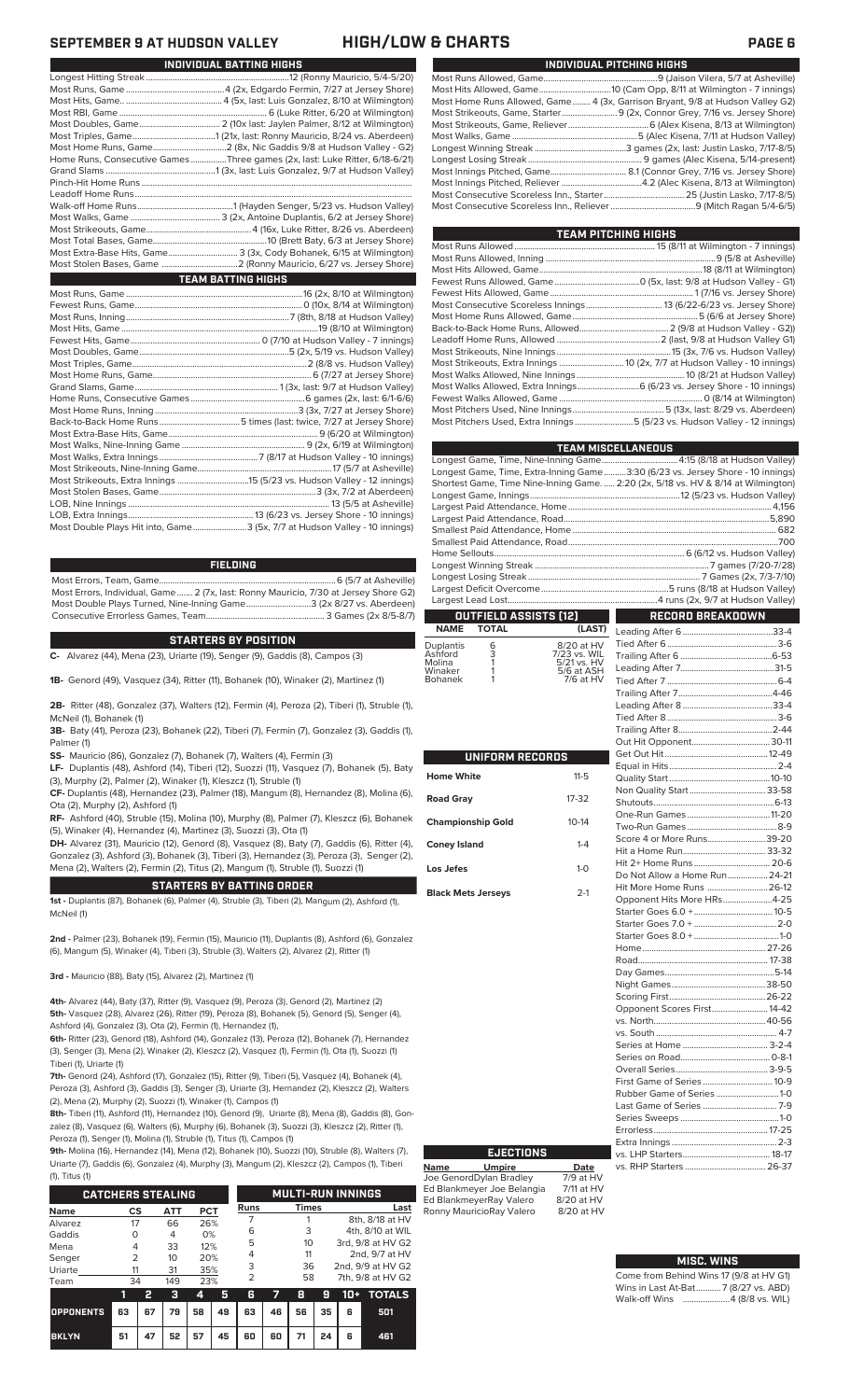# **SEPTEMBER 9 AT HUDSON VALLEY GAME BY GAME RESULTS PAGE 7**

|              |          |                                              |                |                    |                    |                  |                  | <b>GAME-BY-GAME RESULTS</b>                                                                               |                                                    |                             |              |                   |
|--------------|----------|----------------------------------------------|----------------|--------------------|--------------------|------------------|------------------|-----------------------------------------------------------------------------------------------------------|----------------------------------------------------|-----------------------------|--------------|-------------------|
| <b>DATE</b>  | GM#      | OPPONENT                                     | W-L/TIME SCORE |                    | <b>RECORD</b>      | POSITION         | GA/GB            | <b>WINNING PITCHER</b>                                                                                    | <b>LOSING PITCHER</b>                              | <b>SAVE</b>                 | <b>TIME</b>  | <b>ATTENDANCE</b> |
| 5/4          | 1        | at Asheville                                 | W              | $8 - 2$            | $1 - 0$            | T <sub>1st</sub> | $+1$             | Josh Walker (1-0)                                                                                         | Blair Henley (0-1)                                 |                             | 3:16         | 1,200             |
| 5/5          | 2        | at Asheville                                 | L              | $6-1$              | $1 - 1$            | T2nd             | $-1$             | Chandler Casey (1-0)                                                                                      | Jose Butto (1-0)                                   |                             | 3:26         | 1,200             |
| 5/6          | 3        | at Asheville                                 | L              | $11 - 4$           | $1 - 2$            | T3rd             | $-2$             | Matt Ruppenthal (1-0)                                                                                     | Oscar Rojas (0-1)                                  |                             | 3:10         | 1,200             |
| 5/7          | 4        | at Asheville                                 | L              | $13 - 7$           | $1 - 3$            | T3rd             | -3               | R.J. Freure (1-0)                                                                                         | Jaison Vilera (0-1)                                |                             | 3:44         | 1,200             |
| 5/8          | 5        | at Asheville                                 | W              | $16-12$            | $2 - 3$            | T3rd             | -3               | Alec Kisena (1-0)                                                                                         | Juan Pablo Lopez (1-0)                             |                             | 3:52         | 1,200             |
| 5/9          |          | at Asheville                                 |                |                    |                    |                  |                  | Cancelled due to non-COVID-related illness                                                                |                                                    |                             |              |                   |
| 5/10         |          | OFF DAY                                      |                |                    |                    |                  |                  |                                                                                                           |                                                    |                             |              |                   |
| 5/11         | 6        | at Greenville<br>at Greenville               | W              | $6-1$              | $3-3$              | 2 <sub>nd</sub>  | $-2.5$           | Josh Walker (2-0)                                                                                         | Jay Groome (0-2)                                   |                             | 3:00         | 1,995             |
| 5/12<br>5/13 | 7<br>8   | at Greenville                                | W<br>L         | $3 - 2$<br>$8 - 2$ | $4 - 3$<br>$4 - 4$ | 2nd<br>2nd       | $-1.5$<br>$-2.5$ | Brian Metoyer (1-0)<br>Chris Murphy (1-1)                                                                 | Yusniel Padron-Artilles (0-2)<br>Oscar Rojas (0-2) | Mitch Ragan (1)             | 3:14<br>3:21 | 1,819<br>2,485    |
| 5/14         | 9        | at Greenville                                | L              | $5-1$              | $4 - 5$            | 4th              | $-2.5$           | Brayan Bello (2-0)                                                                                        | Alec Kisena (1-1)                                  |                             | 2:54         | 2,732             |
| 5/15         | 10       | at Greenville                                | L              | $8 - 4$            | $4-6$              | 4th              | $-3.5$           | Yorvin Pantoja (1-0)                                                                                      | Brian Metoyer (1-1)                                |                             | 2:52         | 2,883             |
| 5/16         | 11       | at Greenville                                | L              | $10 - 9$           | $4 - 7$            | 4th              | $-3.5$           | Jake Wallace (1-0)                                                                                        | Eric Orze (0-1)                                    |                             | 3:09         | 2,818             |
| 5/17         |          | OFF DAY                                      |                |                    |                    |                  |                  |                                                                                                           |                                                    |                             |              |                   |
| 5/18         | 12       | <b>Hudson Valley</b>                         | L              | $4-3$              | $4 - 8$            | 5th              | $-4.5$           | Zach Greene (1-1)                                                                                         | <b>Andrew Edwards (0-1)</b>                        |                             | 2:29         | 1,315             |
| 5/19         | 13       | <b>Hudson Valley</b>                         | W              | $14-0$             | $5-8$              | 5th              | $-3.5$           | Allan Winans (1-0)                                                                                        | Jhony Brito (0-1)                                  |                             | 3:01         | 810               |
| 5/20         | 14       | <b>Hudson Valley</b>                         | L              | $6-1$              | $5-9$              | 5th              | $-3.5$           | Luis Medina (2-0)                                                                                         | Jaison Vilera (0-2)                                |                             | 2:42         | 682               |
| 5/21         | 15       | <b>Hudson Valley</b>                         | W              | 4-1                | $6-9$              | 5th              | $-3.5$           | Josh Walker (3-0)                                                                                         | Josh Maciejewski (2-1)                             | Eric Orze (1)               | 2:33         | 998               |
| 5/22         | 16       | <b>Hudson Valley</b>                         | L              | $5-3$              | $6-10$             | 5th              | $-4.5$           | Ken Waldichuk (1-0)                                                                                       | Cam Opp (0-1)                                      |                             | 3:14         | 1,624             |
| 5/23         | 17       | <b>Hudson Valley</b>                         | W              | $6-5(12)$          | $7-10$             | 5th              | $-3.5$           | Josh Hejka (1-0)                                                                                          | Zach Greene (1-2)                                  |                             | 3:24         | 1,261             |
| 5/24         |          | OFF DAY                                      |                |                    |                    |                  |                  |                                                                                                           |                                                    |                             |              |                   |
| 5/25         | 18       | Aberdeen                                     | L              | $8-1$              | $7 - 11$           | 5th              | $-4.5$           | Drew Rom (2-0)                                                                                            | Oscar Rojas (0-3)                                  |                             | 2:52         | 861               |
| 5/26         | 19       | Aberdeen                                     |                |                    |                    |                  |                  | 5/26 game postponed due to rain, makeup scheduled for doubleheader 5/27                                   |                                                    |                             |              |                   |
| 5/27         | 19       | Aberdeen                                     | L              | $6-2(7)$           | $7-12$             | 5th              | $-5.5$           | Grayson Rodriguez (3-0)                                                                                   | Jaison Vilera (0-3)                                |                             | 2:14         |                   |
|              | 20<br>21 | Aberdeen                                     | L              | $10-1(7)$          | $7-13$             | 5th              | $-6.5$           | Morgan McSweeney (2-0)                                                                                    | Cam Opp (0-2)                                      |                             | 2:37         | 926               |
| 5/28<br>5/29 | 21       | Aberdeen<br>Aberdeen                         | г              | $4-1$              | $7-14$             | 5th              | $-7.5$           | 5/28 game postponed due to rain, makeup scheduled for doubleheader 8/25<br><b>Garrett Stallings (3-1)</b> | Alec Kisena (1-2)                                  | <b>Connor Gillispie (1)</b> | 2:52         | 1,509             |
| 5/30         | 22       | Aberdeen                                     |                |                    |                    |                  |                  | 5/30 game posted to a later date to be determined                                                         |                                                    |                             |              |                   |
| 5/31         |          | OFF DAY                                      |                |                    |                    |                  |                  |                                                                                                           |                                                    |                             |              |                   |
|              |          |                                              |                |                    |                    |                  |                  | MAY [7-14]                                                                                                |                                                    |                             |              |                   |
| 6/1          | 22       | at Jersey Shore                              | W              | $11-5$             | $8-14$             | T4th             | $-7.5$           | Jose Butto (1-1)                                                                                          | Josh Hendrickson (0-1)                             |                             | 3:03         | 2,077             |
| 6/2          | 23       | at Jersey Shore                              | L              | $4-1$              | $8 - 15$           | 5th              | $-8.5$           | Carlo Reyes (1-0)                                                                                         | Justin Lasko (0-1)                                 | Blake Brown (1)             | 2:44         | 1,591             |
| 6/3          | 24       | at Jersey Shore                              | W              | $6 - 4$            | $9 - 15$           | 4th              | $-8.5$           | Bryce Montes de Oca (1-0)                                                                                 | Jack Perkins (0-1)                                 | Brian Metoyer (1)           | 3:15         | 1,473             |
| 6/4          | 25       | at Jersey Shore                              | L              | $5-4(7)$           | $9-16$             | 5th              | $-9.0$           | Aneurys Zabala (2-2)                                                                                      | Allan Winans (1-1)                                 |                             | 2:12         | 2,399             |
| 6/5          | 26       | at Jersey Shore                              | L              | $5 - 4$            | $9 - 17$           | 5th              | $-9.0$           | Mike Adams (1-1)                                                                                          | Mitch Ragan (0-1)                                  |                             | 2:36         | 2,122             |
| 6/6          | 27       | at Jersey Shore                              |                | $11-6$             | 9-18               | 5th              | -95              | Nick Lackney (1-0)                                                                                        | Jose Butto (1-2)                                   |                             | 3:31         | 2,041             |
| 6/7          |          | OFF DAY                                      |                |                    |                    |                  |                  |                                                                                                           |                                                    |                             |              |                   |
| 6/9          | 28       | <b>Hudson Valley</b>                         | L              | $3-2(7)$           | $9-19$             | 5th              | $-10.5$          | Tanner Myatt (1-0)                                                                                        | Justin Lasko (0-2)                                 | Justin Wilson (1)           | 2:22         |                   |
|              | 29       | <b>Hudson Valley</b>                         | W              | $5-3(7)$           | 10-19              | 5th              | $-9.5$           | Eric Orze (1-1)                                                                                           | Luis Medina (2-1)                                  | Bryce Montes de Oca (1)     | 2:02         | 1,211             |
| 6/10         | 30       | <b>Hudson Valley</b>                         | L              | $1 - 0$            | 10-20              | 5th              | $-9.5$           | <b>Barrett Loseke (2-1)</b>                                                                               | Cam Opp (0-3)                                      | Zach Greene (1)             | 2:37         | 1,396             |
| 6/11<br>6/12 | 31<br>32 | <b>Hudson Valley</b><br><b>Hudson Valley</b> | L<br>L         | $8-0$<br>$5-4$     | $10 - 21$<br>10-22 | 5th<br>5th       | $-9.5$<br>$-9.5$ | Ken Waldichuk (2-0)<br>Nelson Alvarez (2-0)                                                               | Jaison Vilera (0-4)<br>Bryce Montes de Oca (1-1)   | Justin Wilson (2)           | 3:06<br>3:22 | 1,597<br>2,194    |
| 6/13         | 33       | <b>Hudson Valley</b>                         | L              | $5-0$              | $10 - 23$          | 5th              | $-9.5$           | Hayden Wesneski (1-1)                                                                                     | Allan Winans (1-2)                                 |                             | 2:50         | 1,749             |
| 6/14         |          | OFF DAY                                      |                |                    |                    |                  |                  |                                                                                                           |                                                    |                             |              |                   |
| 6/15         | 34       | at Wilmington                                | W              | $3-1$              | $11 - 23$          | 5th              | $-8.5$           | Brian Metoyer (2-1)                                                                                       | Zach Brzykcy (2-1)                                 | Andrew Edwards (1)          | 2:21         | 1,188             |
| 6/16         | 35       | at Wilmington                                | L              | $5 - 2$            | $11 - 24$          | 5th              | $-9.5$           | Amos Willingham (1-0)                                                                                     | Eric Orze (1-2)                                    | Reid Schaller (3)           | 2:51         | 700               |
| 6/17         | 36       | at Wilmington                                | L              | $8 - 4$            | $11 - 25$          | 5th              | $-10.5$          | Joan Adon (3-1)                                                                                           | Alec Kisena (1-3)                                  |                             | 2:54         | 1,009             |
| 6/18         | 37       | at Wilmington                                | W              | $7-5$              | 12-25              | 5th              | $-10$            | Mitch Ragan (1-1)                                                                                         | Reid Schaller (1-1)                                |                             | 2:52         | 2,565             |
| 6/19         | 38       | at Wilmington                                | L              | $9 - 8$            | 12-26              | 5th              | $-11$            | Christian Vann (2-0)                                                                                      | Andrew Edwards (0-2)                               |                             | 3:26         | 1,899             |
| 6/20         | 39       | at Wilmington                                | W              | $13-1$             | 13-26              | 5th              | $-11$            | Justin Lasko (1-2)                                                                                        | Alfonso Hernanndez (0-1)                           |                             | 2:44         | 2,722             |
| 6/21         |          | OFF DAY                                      |                |                    |                    |                  |                  |                                                                                                           |                                                    |                             |              |                   |
| 6/22         | 40       | <b>Jersey Shore</b>                          | L              | $7-5$              | 13-27              | 5th              | $-12$            | Manuel Silva (1-0)                                                                                        | Jaison Vilera (0-5)                                | Aneurys Zabala (3)          | 3:01         | 2,307             |
| 6/23         | 41       | <b>Jersey Shore</b>                          | W              | $3-2(10)$          | 14-27              | 5th              | $-12$            | Mitch Ragan (2-1)                                                                                         | Andrew Brown (2-2)                                 |                             | 3:30         | 1,595             |
| 6/24<br>6/25 | 42<br>43 | <b>Jersey Shore</b>                          | L<br>W         | $3-0$<br>$7-2$     | 14-28<br>15-28     | 5th              | $-13$<br>$-13$   | Kevin Gowdy (2-3)                                                                                         | Jose Butto (1-3)                                   | Blake Brown (2)             | 2:52<br>2:44 | 1,906             |
| 6/26         | 44       | <b>Jersey Shore</b><br><b>Jersey Shore</b>   | W              | $8-5$              | 16-28              | 5th<br>5th       | $-13$            | Cam Opp (1-3)<br><b>Michel Otanez (1-0)</b>                                                               | Jonathan Hughes (2-3)<br>Mark Potter (0-2)         |                             | 3:13         | 2,194<br>2,363    |
| 6/27         | 45       | <b>Jersey Shore</b>                          | L              | $3-0$              | 16-29              | 5th              | -13              | Dominic Pipkin (2-0)                                                                                      | Justin Lasko (1-3)                                 | Blake Brown (3)             | 2:43         | 2,253             |
| 6/28         |          | OFF DAY                                      |                |                    |                    |                  |                  |                                                                                                           |                                                    |                             |              |                   |
| 6/29         | 46       | at Aberdeen                                  | L              | $7-3$              | 16-30              | 5th              | $-14$            | Garrett Stallings (4-3)                                                                                   | Alec Kisena (1-4)                                  | Garrett Farmer (4)          | 2:40         | 1,347             |
| 6/30         | 47       | at Aberdeen                                  | L              | $2-1(7)$           | 16-31              | 5th              | $-14.5$          | Clayton McGinness (1-1)                                                                                   | Jose Butto (1-4)                                   | Logan Gillaspie (1)         | 1:53         |                   |
|              | 48       | at Aberdeen                                  | W              | $7-6(7)$           | 17-31              | 5th              | $-14.5$          | Jaison Vilera (1-5)                                                                                       | Kade Strowd (0-2)                                  | Mitch Ragan (2)             | 2:31         | 2,405             |
|              |          |                                              |                |                    |                    |                  |                  | <b>JUNE (10-17)</b>                                                                                       |                                                    |                             |              |                   |
| 7/1          | 49       | at Aberdeen                                  | L              | $2-0(6)$           | 17-32              | 5th              | $-15$            | Drew Rom (5-0)                                                                                            | Cam (1-4)                                          |                             | 1:50         | 1,077             |
| 7/2          | 50       | at Aberdeen                                  | W              | $6 - 5$            | 18-32              | 5th              | $-14$            | Colby Morris (1-0)                                                                                        | Connor Gillispie (4-4)                             | Bryce Montes de Oca (2)     | 3:56         | 2,004             |
| 7/3          | 51       | at Aberdeen                                  | L              | $4 - 3$            | 18-33              | 5th              | $-14.5$          | Xavier Moore (1-0)                                                                                        | Mitch Ragan (2-2)                                  |                             | 3:00         | 4,668             |
| 7/4          | 52       | at Aberdeen                                  | L              | $7 - 2$            | 18-34              | 5th              | $-15.5$          | Garrett Stallings (5-3)                                                                                   | Alec Kisena (1-5)                                  |                             | 2:31         | 3,001             |
| 7/5          |          | OFF DAY                                      |                |                    |                    |                  |                  |                                                                                                           |                                                    |                             |              |                   |
| 7/6          | 53       | at Hudson Valley                             | L              | $9 - 7$            | 18-35              | 5th              | $-16.5$          | Charlie Ruegger (4-4)                                                                                     | Bryce Montes de Oca (1-2)                          | Derek Craft (2)             | 3:15         | 1,687             |
| 7/7<br>7/8   | 54<br>55 | at Hudson Valley<br>at Hudson Valley         | L<br>7:05 p.m. | $3-2(10)$          | 18-36              | 5th              | $-17.5$          | Barrett Loseke (3-1)<br>Game postponed due to rain, doubleheader scheduled for 7/10                       | Josh Hejka (1-1)                                   |                             | 2:55         | 2,688             |
| 7/9          | 55       | at Hudson Valley                             | L              | $6 - 4$            | 18-37              | 5th              | $-18.5$          | Jhony Brito (3-3)                                                                                         | Cam Opp (1-5)                                      |                             | 3:06         | 3,896             |
| 7/10         | 56       | at Hudson Valley                             | L              | $7-1(7)$           | 18-38              | 5th              | $-19.5$          | Mitch Spence (3-1)                                                                                        | Connor Grey (0-1)                                  |                             | 2:22         |                   |
|              | 57       | at Hudson Valley                             | L              | $5-0(7)$           | 18-39              | 5th              | $-20.5$          | Nick Ernst (4-0)                                                                                          | Justin Lasko (1-4)                                 |                             | 2:03         | 3,111             |

7/11 58 at Hudson Valley W 10-3 19-39 5th -19.5 Josh Hejka (2-1) Shawn Semple (3-1) 3:20 2,892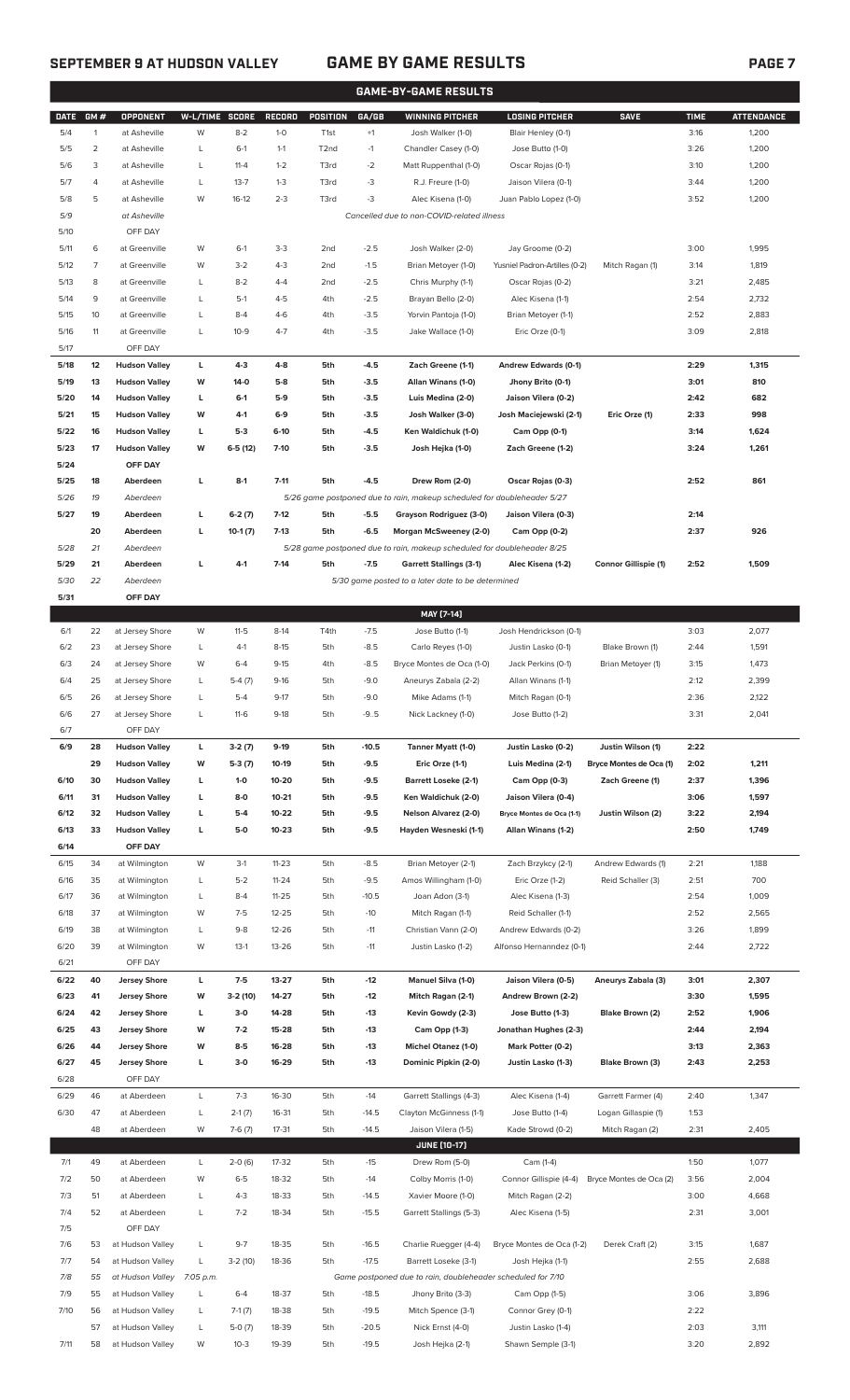# **SEPTEMBER 9 AT HUDSON VALLEY GAME-BY-GAME PAGE 8**

|--|

| DATE GM# |     | OPPONENT             | W-L/TIME SCORE |           | RECORD | POSITION | GA/GB   | <b>WINNING PITCHER</b>                                      | <b>LOSING PITCHER</b>        | <b>SAVE</b>                | <b>TIME</b> | <b>ATTENDANCE</b> |
|----------|-----|----------------------|----------------|-----------|--------|----------|---------|-------------------------------------------------------------|------------------------------|----------------------------|-------------|-------------------|
| 7/12     |     | OFF DAY              |                |           |        |          |         |                                                             |                              |                            |             |                   |
| 7/13     | 59  | <b>Jersey Shore</b>  | W              | $1 - 0$   | 20-39  | 5th      | $-19.5$ | Michel Otanez (2-0)                                         | Blake Brown (0-1)            |                            | 2:34        | 2,681             |
| 7/14     | 60  | <b>Jersey Shore</b>  | L              | $3-2$     | 20-40  | 5th      | $-19.5$ | Carlo Reyes (2-1)                                           | Andrew Edwards (0-3)         |                            | 3:13        | 1,898             |
| 7/15     | 61  | <b>Jersey Shore</b>  | г              | $13-3$    | 20-41  | 5th      | $-19$   | Dominic Popkin (4-1)                                        | Cam Opp (1-6)                | Aiden Anderson (2)         | 3:24        | 1,595             |
| 7/16     | 62  | <b>Jersey Shore</b>  | W              | $6-1$     | 21-41  | 5th      | $-19$   | Connor Grey (1-1)                                           | Tom Sutera (0-1)             |                            | 2:50        | 1,949             |
| 7/17     | 63  | <b>Jersey Shore</b>  | W              | $6-1$     | 22-41  | 5th      | $-19$   | Justin Lasko (2-4)                                          | Kevin Gowdy (3-5)            |                            | 2:56        | 2,422             |
| 7/18     | 64  | <b>Jersey Shore</b>  | L              | $7-1$     | 22-42  | 5th      | $-20$   | Carlo Reyes (3-1)                                           | Alec Kisena (1-6)            | Tyler Burch (3)            | 2:52        | 1,570             |
| 7/19     |     | OFF DAY              |                |           |        |          |         |                                                             |                              |                            |             |                   |
|          |     |                      |                |           |        |          |         |                                                             |                              |                            |             |                   |
| 7/20     | 65  | Wilmington           | W              | $8-6$     | 23-42  | 5th      | $-20$   | Jaison Vilera (2-5)                                         | Evan Lee (1-3)               | Hejka                      | 3:18        | 1,086             |
| 7/21     | 66  | Wilmington           | W              | $5-3$     | 24-42  | 5th      | $-20$   | <b>Willy Taveras (1-0)</b>                                  | Kyle Hinton (0-1)            | Bryce Montes de Oca (3)    | 2:53        | 1,456             |
| 7/22     | 67  | Wilmington           | W              | $10-2$    | 25-42  | 5th      | $-20$   | Justin Lasko (3-4)                                          | Alex Troop (4-4)             |                            | 3:00        | 3,430             |
| 7/23     | 68  | Wilmington           | W              | $5-4$     | 26-42  | 5th      | $-19$   | J.T. Ginn (1-0)                                             | <b>Mitchell Parker (0-1)</b> |                            |             |                   |
| 7/24     | 69  | Wilmington           | W              | $8-3$     | 27-42  | 5th      | $-18$   | Mitch Ragan (1-0)                                           | Joan Udon (3-4)              |                            | 3:12        | 2,924             |
| 7/25     | 70  | Wilmington           | W              | $5-4$     | 28-42  | 5th      | $-18$   | <b>Willy Taveras (2-0)</b>                                  | Kyle Hinton (0-2)            |                            | 3:12        | 1,703             |
| 7/26     |     | OFF DAY              |                |           |        |          |         |                                                             |                              |                            |             |                   |
|          |     |                      |                |           |        |          |         |                                                             |                              |                            |             |                   |
| 7/27     | 71  | at Jersey Shore      | W              | $14 - 5$  | 29-42  | 5th      | $-17$   | Hunter Parsons (1-0)                                        | Jonathan Hughes (3-5)        |                            | 3:04        | 3,270             |
| 7/28     | 72  | at Jersey Shore      | L              | $3-1$     | 29-43  | 5th      | $-17$   | Jhordany Mezquita (2-5)                                     | Cam Opp (1-7)                | Tyler Burch (4)            | 3:04        | 2,590             |
| 7/29     | 73  | at Jersey Shore      |                |           |        |          |         | Game postponed due to rain, doubleheader scheduled for 7/30 |                              |                            |             |                   |
| 7/30     | 73  | at Jersey Shore      | W              | $4-0(7)$  | 30-43  | 5th      | $-17.5$ | Justin Lasko (4-4)                                          | Dominic Pipkin (4-2)         | Bryce Montes de Oca (4)    | 2:20        |                   |
| 7/30     | 74  | at Jersey Shore      | L              | $3-0(7)$  | 30-44  | 5th      | $-17$   | Ethan Lindow (3-4)                                          | J.T. Ginn (1-1)              |                            | 1:46        | 5,890             |
| 7/31     | 75  | at Jersey Shore      | L              | $4 - 3$   | 30-45  | 5th      | $-18$   | Victor Vargas (1-0)                                         | Alec Kisena (1-7)            | Manuel Silva (2)           | 2:49        | 4,044             |
|          |     |                      |                |           |        |          |         | <b>JULY (13-14)</b>                                         |                              |                            |             |                   |
|          | 76  | at Jersey Shore      |                | $4 - 3$   | 30-46  | 5th      | $-19$   | Tom Sutera (2-2)                                            |                              |                            | 2:42        |                   |
| 8/1      |     |                      | L              |           |        |          |         |                                                             | Conner O'Neil (0-1)          | Blake Brown (5)            |             | 2,535             |
| 8/2      |     | OFF DAY              |                |           |        |          |         |                                                             |                              |                            |             |                   |
| 8/3      | 77  | <b>Hudson Valley</b> | L              | 5-0       | 30-47  | 5th      | $-20$   | Randy Vasquez (2-0)                                         | Jaison Vilera (2-6)          |                            | 3:01        | 1,253             |
| 8/4      | 78  | <b>Hudson Valley</b> | L              | $3-2$     | 30-48  | 5th      | $-21$   | Mitch Spence (4-2)                                          | Cam Opp (1-8)                | Derek Craft (4)            | 2:58        | 2,611             |
| 8/5      | 79  | <b>Hudson Valley</b> | г              | $5-3$     | 30-49  | 5th      | $-22$   | Anderson Munoz (1-0)                                        | Justin Lasko (4-5)           | <b>Carlos Espinal (1)</b>  | 3:34        | 1,401             |
| 8/6      | 80  | <b>Hudson Valley</b> | W              | $9-6$     | 31-49  | 5th      | $-21$   | <b>Michel Otanez (3-0)</b>                                  | Matt Sauer (0-1)             | <b>Willy Taveras (1)</b>   | 3:29        | 2,473             |
| 8/7      | 81  | <b>Hudson Valley</b> | W              | $5-4$     | 32-49  | 5th      | $-20$   | Evy Ruibal (1-0)                                            | <b>Nelson Alvarez (3-2)</b>  | Joe Cavallaro (1)          | 3:10        | 4,156             |
| 8/8      | 82  | <b>Hudson Valley</b> | W              | $5-4$     | 33-49  | 5th      | $-19$   | Colby Morris (2-0)                                          | Derek Craft (1-2)            |                            | 3:05        | 2,942             |
| 8/9      |     | OFF DAY              |                |           |        |          |         |                                                             |                              |                            |             |                   |
|          |     |                      |                |           |        |          |         |                                                             |                              |                            |             |                   |
| 8/10     | 83  | at Wilmington        | W              | $16 - 5$  | 34-49  | 4th      | $-19$   | Conner O'Neil (1-1)                                         | Mitchell Parker (0-3)        |                            | 3:51        | 985               |
| 8/11     | 84  | at Wilmington        | L              | $15-3(7)$ | 34-50  | 5th      | $-19$   | Joan Adon (5-4)                                             | Cam Opp (1-9)                |                            | 2:40        | 1,711             |
| 8/12     | 85  | at Wilmington        | L              | $5 - 4$   | 34-51  | 5th      | $-20$   | Alfonso Hernandez (3-3)                                     | J.T. Ginn (1-2)              | Davis Moore (1)            | 2:42        | 1,029             |
| 8/13     | 86  | at Wilmington        | L              | $7 - 4$   | 34-52  | 5th      | $-20$   | Zach Brzykcy (4-3)                                          | Bryce Montes de Oca (1-3)    | Francys Peguero (1)        | 3:25        | 2,164             |
| 8/14     | 87  | at Wilmington        | L              | $1 - 0$   | 34-53  | 5th      | $-20$   | Alex Troop (7-4)                                            | Luc Rennie (0-1)             | Todd Peterson (1)          | 2:20        | 1,419             |
| 8/15     | 88  | at Wilmington        | L              | $12 - 5$  | 34-54  | 5th      | $-21$   | Malvin Pena (1-3)                                           | Hunter Parsons (1-1)         |                            | 3:21        | 1,666             |
| 8/16     |     | OFF DAY              |                |           |        |          |         |                                                             |                              |                            |             |                   |
| 8/17     | 89  | at Hudson Valley     | L              |           | 34-55  | 5th      | $-22$   | Matt Minnick (4-1)                                          | Colby Morris (2-1)           |                            | 3:22        | 2,187             |
|          |     |                      |                | $3-2(10)$ |        |          |         |                                                             |                              |                            |             |                   |
| 8/18     | 90  | at Hudson Valley     | W              | $11 - 7$  | 35-55  | 5th      | $-21$   | Hunter Parsons (2-1)                                        | Nelvin Correa (0-2)          |                            | 4:15        | 3,041             |
| 8/19     | 91  | at Hudson Valley     | L              | $7-6$     | 35-56  | 5th      | $-22$   | Charlie Ruegger (5-4)                                       | Evy Ruibal (1-1)             |                            | 3:11        | 2,687             |
| 8/20     | 92  | at Hudson Valley     | L              | $3-1$     | 35-57  | 5th      | $-23$   | Randy Vasquez (3-0)                                         | Alec Kisena (1-8)            | Carlos Espinal (2)         | 2:58        | 3,897             |
| 8/21     | 93  | at Hudson Valley     | L              | $6 - 4$   | 35-58  | 5th      | $-24$   | Mitch Spence (7-2)                                          | Luc Rennie (0-2)             | Derek Craft (7)            | 3:08        | 4,071             |
| 8/22     |     | at Hudson Valley     |                |           |        |          |         | Game postponed to 9/8 due to inclement weather              |                              |                            |             |                   |
| 8/23     |     | OFF DAY              |                |           |        |          |         |                                                             |                              |                            |             |                   |
| 8/24     | 94  | Aberdeen             | W              | $9-6$     | 36-58  | 5th      | $-23$   | Evy Ruibal (2-1)                                            | <b>Adam Stauffer (0-1)</b>   | <b>Willy Tavares (2)</b>   | 3:29        | 1,626             |
| 8/25     | 95  | Aberdeen             | г              | 2-1 (8)   | 36-59  | 5th      | $-24.5$ | <b>Clayton McGinness (3-2)</b>                              | <b>Brian Metoyer (2-2)</b>   | <b>Shelton Perkins (1)</b> | 2:42        | 1,848             |
|          | 96  |                      | W              | $1 - 0$   | 37-59  |          | $-23.5$ |                                                             |                              |                            |             |                   |
|          |     | Aberdeen             |                |           |        | 5th      |         | David Griffin (1-0)                                         | Connor Gillispie (4-8)       | <b>Bryce Montes De Oca</b> | 2:06        | 1,848             |
| 8/26     | 97  | Aberdeen             | г              | $12 - 5$  | 37-60  | 5th      | $-23.5$ | Ryan Watson (3-1)                                           | Alec Kisena (1-9)            | <b>Garrett Farmer (6)</b>  | 4:05        | 3,602             |
| 8/27     | 98  | Aberdeen             | W              | $6-4$     | 38-60  | 5th      | $-22.5$ | <b>Brian Metoyer (3-2)</b>                                  | Ignacio Feliz (0-3)          | <b>Willy Taveras (3)</b>   | 3:04        | 2,457             |
| 8/28     | 99  | Aberdeen             | W              | $4-1$     | 39-60  | 5th      | $-22.5$ | Jose Chacin (1-0)                                           | Conner Loeprich (0-4)        | Montes de Oca (6)          | 3:00        | 2,670             |
| 8/29     | 100 | Aberdeen             | г              | $5-1$     | 39-61  | 5th      | $-23.5$ | Jake Prizina (3-2)                                          | Jaison Vilera (2-7)          | <b>Adam Stauffer (1)</b>   | 3:28        | 2,418             |
| 8/30     |     | OFF DAY              |                |           |        |          |         |                                                             |                              |                            |             |                   |
| 8/31     | 101 | Wilmington           | W              | $5-0$     | 40-61  | 5th      | $-22.5$ | David Griffin (2-0)                                         | Seth Shuman (0-3)            |                            | 2:29        | 917               |
|          |     |                      |                |           |        |          |         | <b>AUGUST [10-14]</b>                                       |                              |                            |             |                   |
| 9/1      |     | Wilmington           |                |           |        |          |         | Game cancelled due to inclement weather                     |                              |                            |             |                   |
|          | 102 |                      |                |           |        |          |         |                                                             |                              |                            |             | 909               |
| 9/2      |     | Wilmington           | г              | $6-0$     | 40-62  | 5th      | $-22$   | <b>Evan Lee (2-3)</b>                                       | JT Ginn (1-3)                |                            | 3:05        |                   |
| 9/3      | 103 | Wilmington           | W              | $10-1$    | 41-62  | 5th      | $-21$   | Alec Kisena (2-9)                                           | <b>Mitchell Parker (0-4)</b> |                            | 3:02        | 2,266             |
| 9/4      | 104 | Wilmington           | г              | 4-0       | 41-63  | 5th      | $-21$   | Cole Henry (3-3)                                            | Luc Rennie (0-3)             |                            | 2:47        | 1,937             |
| 9/5      | 105 | Wilmington           | W              | $6-1$     | 42-63  | 5th      | $-21$   | Jose Chacin (2-0)                                           | Seth Shuman (0-3)            |                            | 2:38        | 1,700             |
| 9/6      |     | OFF DAY              |                |           |        |          |         |                                                             |                              |                            |             |                   |
| 9/7      | 106 | at Hudson Valley     | L              | $7-6$     | 42-64  | 5th      | $-21$   | Matt Sauer (2-2)                                            | Luis Montas (0-1)            | Derek Craft (9)            | 2:40        | 1,839             |
| 9/8      | 107 | at Hudson Valley     | W              | 4-0 (7)   | 43-64  | 5th      | $-20$   | J.T. Ginn (2-3)                                             | Mitch Spence (7-5)           | Colby Morris (1)           | 2:29        |                   |
|          | 108 | at Hudson Valley     | W              | $10-8(7)$ | 44-64  | 5th      | $-19$   | Reyson Santos (1-0)                                         | Edgar Barlcay (0-2)          | Michel Otanez (1)          | 2:57        | 1,477             |
| 9/9      | 109 | at Hudson Valley     | 7:05 p.m.      |           |        |          |         |                                                             |                              |                            |             |                   |
|          |     |                      |                |           |        |          |         |                                                             |                              |                            |             |                   |
| 9/10     | 110 | at Hudson Valley     | 7:05 p.m.      |           |        |          |         |                                                             |                              |                            |             |                   |
| 9/11     | 111 | at Hudson Valley     | 6:05 p.m.      |           |        |          |         |                                                             |                              |                            |             |                   |
| 9/12     | 112 | at Hudson Valley     | 4:35 p.m.      |           |        |          |         |                                                             |                              |                            |             |                   |
| 9/13     |     | OFF DAY              |                |           |        |          |         |                                                             |                              |                            |             |                   |
| 9/14     | 113 | <b>Jersey Shore</b>  | 7:00 p.m.      |           |        |          |         |                                                             |                              |                            |             |                   |
| 9/15     | 114 | <b>Jersey Shore</b>  | 7:00 p.m.      |           |        |          |         |                                                             |                              |                            |             |                   |
| 9/16     | 115 | <b>Jersey Shore</b>  | 7:00 p.m.      |           |        |          |         |                                                             |                              |                            |             |                   |
| 9/17     | 116 | <b>Jersey Shore</b>  | 7:00 p.m.      |           |        |          |         |                                                             |                              |                            |             |                   |
|          |     |                      |                |           |        |          |         |                                                             |                              |                            |             |                   |
| 9/18     | 117 | <b>Jersey Shore</b>  | 4:00 p.m.      |           |        |          |         |                                                             |                              |                            |             |                   |
| 9/19     | 118 | <b>Jersey Shore</b>  | 1:00 p.m.      |           |        |          |         |                                                             |                              |                            |             |                   |
|          |     |                      |                |           |        |          |         | <b>SEPTEMBER [4-3]</b>                                      |                              |                            |             |                   |